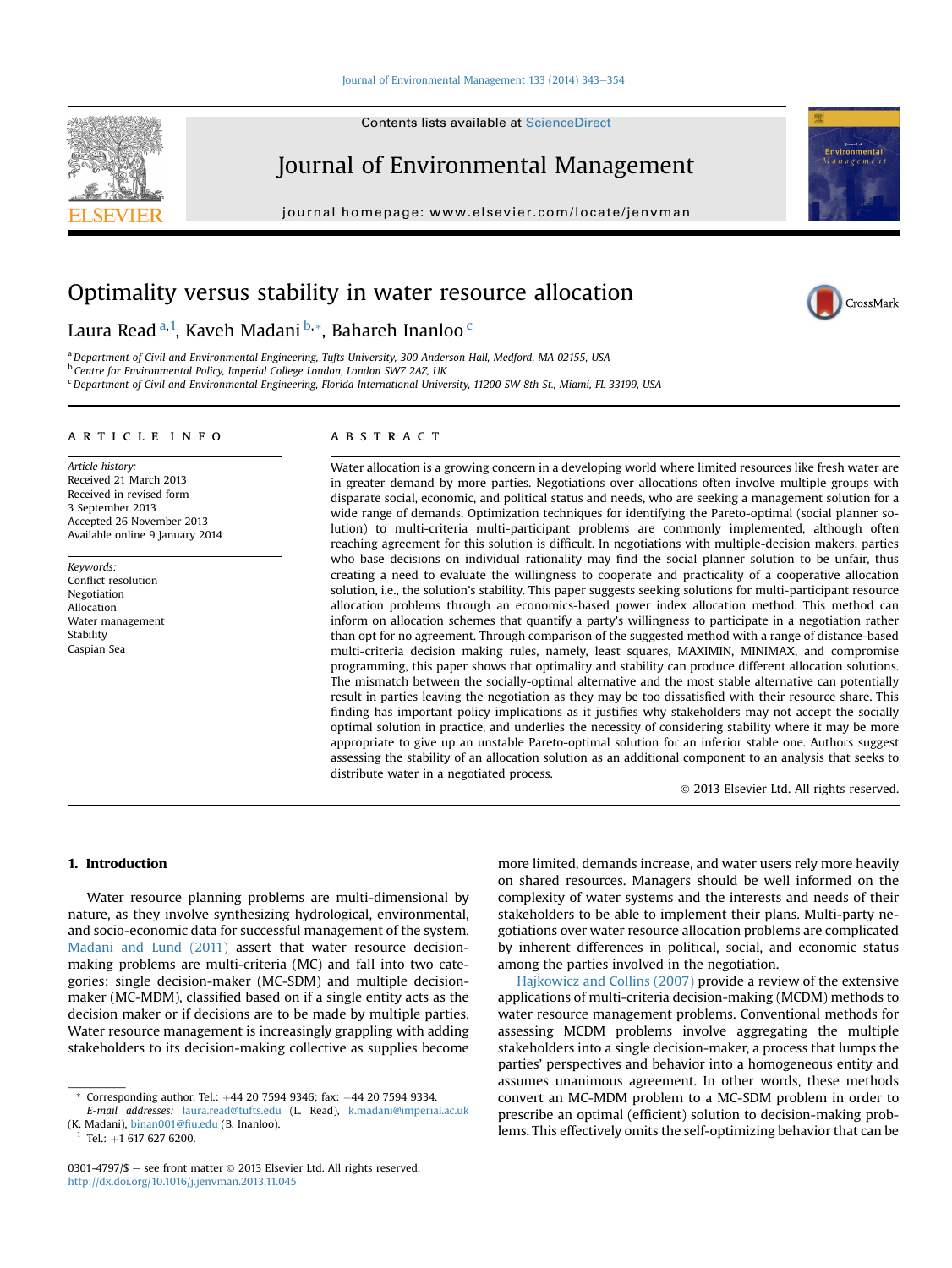<span id="page-1-0"></span>an important barrier to reaching an agreement over the system's optimal solution ([Cardenas and Ostrom, 2004; Madani, 2010](#page-10-0)).

To improve upon convention, conflict resolution methods have been applied to facilitate water negotiations with increasing popularity in recent years [\(Madani, 2010; Bourget, 2011](#page-10-0)). These methods seek collaboration among parties to develop cooperative decision rules, sometimes using optimization methods from operations research [\(Lund and Palmer, 1997; Madani, 2010](#page-10-0)). In these works, finding the Pareto-optimal solution, or the one that provides the best solution for each user without compromising the benefits of another, is the primary objective. However, achieving Paretooptimal (efficient) solutions in practice in a negotiation may not be feasible due to the complex external power dynamics that exist between decision makers (DMs) and the different reactions and strategies that DMs can adopt ([Madani, 2013](#page-10-0)). In the water resources management context, factors such as lack of trust, information, and communication can result in tragedy of the commons ([Hardin, 1968](#page-10-0)), as parties prefer to act based on individualrationality as opposed to group-rationality ([Madani and Dinar,](#page-10-0) [2012a](#page-10-0)). As long as parties have strong incentives for acting based on self-interest, even regulations and intervention by governments may be subject to failure ([Madani and Dinar, 2013\)](#page-10-0). On the other hand, "environmental policy and governance" researchers such as [Ostrom \(1998\)](#page-10-0) and [Lubell et al. \(2002\)](#page-10-0) have provided strong evidence for circumstances under which water resource stakeholders are more likely to develop cooperative institutions ([Madani and](#page-10-0) [Dinar, 2012b\)](#page-10-0), rather than working individually to maximize their gains.

[Lubell et al. \(2002\)](#page-10-0) identifies the presence of three factors  $$ problem severity, institutional opportunities, and political incentives, in determining whether parties in negotiation are likely to form partnerships toward cooperative solutions or work for individual interests. Since behavioral and institutional factors can influence a negotiation and potentially destabilize otherwise ideal or optimal solutions, alternative solutions that address stability (feasibility) in addition to optimality in MC-MDM problems can provide additional insight. Fairness is another factor that contributes to the emergence of solutions which may differ from those identified by the Pareto-frontier. That is, sub-optimal (Paretoinefficient) solutions exist that may be perceived as fair according to all parties, and will emerge as more stable. In these cases, parties will prefer a fairer allocation to an allocation which is not acceptable based on individual-rationality [\(Dinar and Howitt, 1997\)](#page-10-0).

Game theory methods provide an appropriate framework for analyzing MC-MDM problems [\(Madani and Lund, 2011\)](#page-10-0), as these methods can incorporate the individuality of players' strategies and behaviors in MC-MDM, provide valuable insights into real water resource conflicts [\(Rogers, 1969; Dinar and Alemu, 2000; Fisher and](#page-10-0) [Huber-Lee, 2008; Wang et al., 2008; Teasley and McKinney, 2011;](#page-10-0) [Madani and Lund, 2012](#page-10-0)) and offer different solutions from conventional systems methods in selecting the outcome. A classic example for highlighting the difference between Pareto-optimality (conventional solution) and stability (game theoretic solution) is the prisoner's dilemma, for which the outcome between the two players is not the one with the highest payoff for the system (Pareto-optimal), but is instead the one that emerges through simultaneous maximization of individuals' utilities. Thus, in the context of MC-MDMs, a stability analysis can form a different feasible solution set than an optimality analysis, since DMs are unlikely to reject a solution which they all find stable, i.e., an equilibrium ([Madani and Hipel, 2011\)](#page-10-0).

Systems engineering methods such as goal programming, least squares analysis, compromise programming, and Pareto-based optimality have been largely used to solve water resources allocation problems [\(Draper et al., 2003; Loucks & van Beek, 2005;](#page-10-0) [Hollinshead and Lund, 2006; Zoltay et al., 2010\)](#page-10-0). This discussion shows the breadth of optimization to solve water and resource problems, and also highlights a need to include stability analysis in MC-MDM issues. Optimality as a sole analysis is better suited for MC-SDM problems where an algorithm to optimize based on multiple criteria can be employed, and the relative dissatisfaction of parties is not preventive of implementing the optimal solution in practice [\(Madani and Lund, 2011](#page-10-0)). Conversely, MC-MDM problems can benefit from a mathematical formulation that includes stability as an evaluation metric, such as the power index method presented in this work. Stable solutions can provide important insight in practical MC-MDM cases where it is often difficult to reach consensus on the system's optimal solutions, since 'optimality' from a systems (social planner's) view does not consider stakeholders' perceptions of fairness and acceptability.

Generally defined, power may reflect decision makers' relative willingness to cooperate in the negotiation process. Rooted in economics literature [\(Shapley and Shubik, 1954; Gately, 1974;](#page-10-0) [Loehman et al., 1979; Straf](#page-10-0)fin and Heaney, 1981), power-based approaches rely on the premise that the most stable (feasible) solution is that which distributes powers equally. Mainly applied in the cooperative game theory literature, power index [\(Loehman](#page-10-0) [et al., 1979\)](#page-10-0) is considered to be an appropriate method for selecting the most stable or fair method to allocate the incremental benefits of cooperation ([Dinar and Howitt, 1997; Teasley and](#page-10-0) [McKinney, 2011; Madani and Dinar, 2012b\)](#page-10-0). While this method has not been originally developed for applications in assessing the stability of water and resource allocation solutions, this paper adapts the power index method to develop discrete and continuous solutions for water resource allocation problems with multiple DMs. The main objectives of this work are: (1) to present a method for determining the relative stability (feasibility) of allocation solutions with multiple DMs, and provide a comparison to those calculated via socially optimal methods; (2) to characterize the relative satisfaction of DMs in a negotiation under socially optimal and stable methods in a continuous space; (3) to provide a case study for illustrating the practical significance of conducting a stability analysis through the power index method.

The paper is structured as follows. The next section presents the MC-MDM formulations of distance-based methods and compares them to applying a stability metric via the power index. Section three presents background on the Caspian Sea case study; and section four discusses the allocation results from using discrete predefined division rules to divide the Caspian Sea when all players have equal power in the negotiation. Section five presents a new allocation method based on the power index to calculate continuous solutions for MC-MDM problems, and presents results for the Caspian Sea case study. Section six discusses how external negotiator weights influence the allocation results for continuous and discrete formulations; the paper closes with a discussion of policy implications and concluding remarks.

#### 2. Water allocation methods

In allocation problems, highly dissatisfied parties may find certain solutions unfair and resist implementing them [\(Dinar and](#page-10-0) [Howitt, 1997; Madani and Dinar, 2012b\)](#page-10-0). Therefore, several allocation methods in the literature focus on fair distribution of dissatisfaction among parties. Generally in the water resources literature these are distance-based allocation methods, which try to minimize the distance of the allocation solution from the ideal solutions of the stakeholders. To highlight the major differences between the operations research (OR) allocation methods and the economic method introduced in this study, i.e., power index, four commonly used distance-based methods are reviewed here.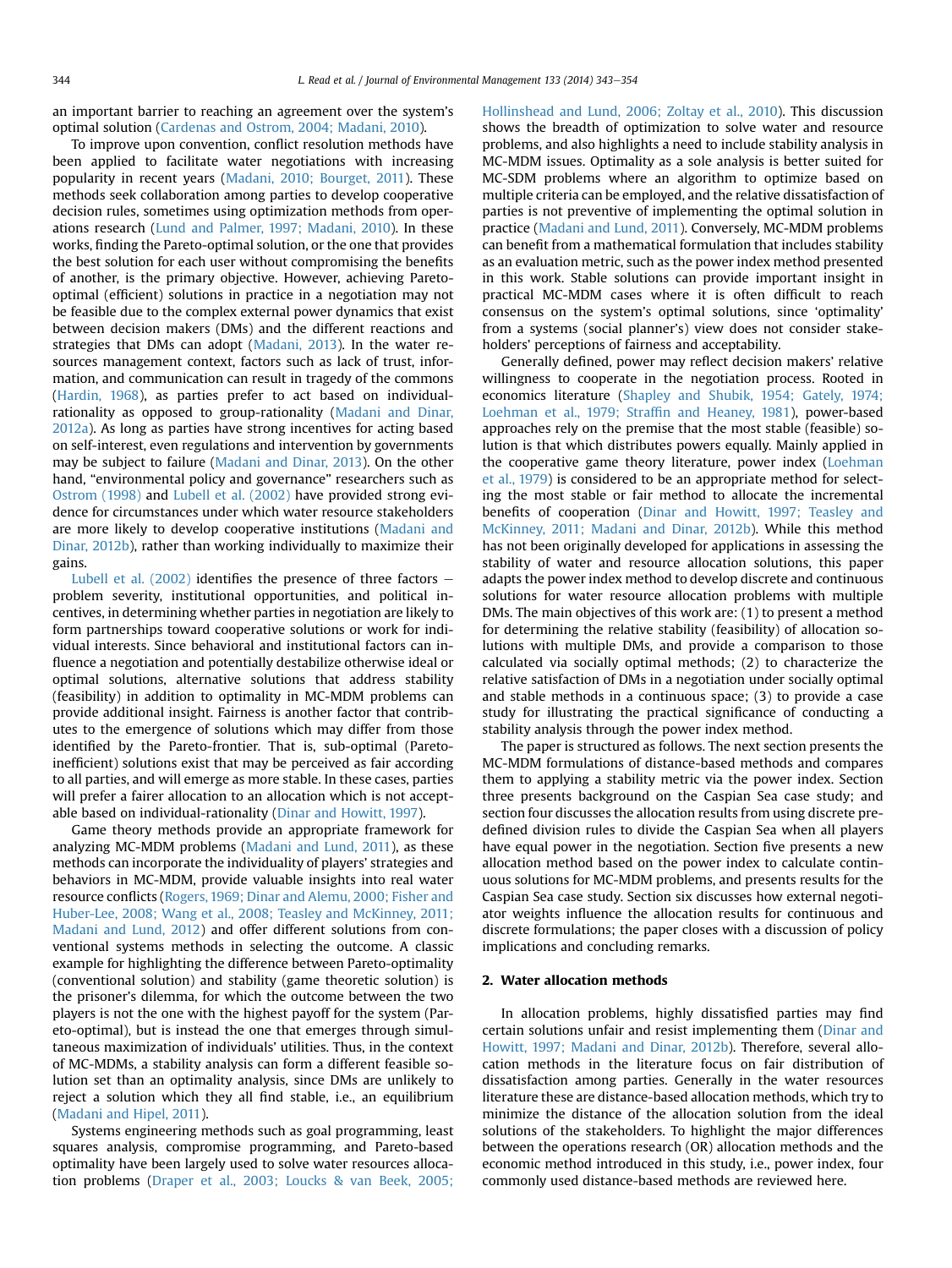#### <span id="page-2-0"></span>2.1. Distance-based methods

Systems engineering literature on group decision-making utilizes distance to evaluate the performance of solutions. Distance from the ideal solution (request or claim) can be a reliable indicator of the dissatisfaction level of a given party. Goal programming ([Charnes et al., 1955; Charnes and Cooper, 1961; Ijiri, 1965\)](#page-10-0) and compromise programming ([Zeleny, 1973; Duckstein and Opricovic,](#page-11-0) [1980\)](#page-11-0) techniques are among the most common methods in the water resources literature [\(Tecle et al., 1987; Zekri and Romero,](#page-10-0) [1993; Chang et al., 1994; Ozelkan and Duckstein, 1996; Bella](#page-10-0) [et al., 1996; Lee and Wen, 1997; Abrishamchi et al., 2005; Agha,](#page-10-0) [2006; Mohammadi et al., 2006; Hajkowicz and Higgins, 2008;](#page-10-0) [Bravo and Gonzalez, 2009; Madani et al., in press](#page-10-0)).

#### 2.1.1. Least squares solution

This goal programming method selects the most preferable allocation solution as the one with the minimum total squared distances from the parties' ideal solutions and the proposed resource shares as described by Equation (1):

$$
Min\sum_{i=1}^{m} \left( w_i \left( f_i^* - f_{i,j} \right) \right)^2 \tag{1}
$$

where  $i = \{1,2,3,...,m\}$  is the set of bargainers (negotiation parties),  $j = \{1,2,3,...,n\}$  is the set of possible allocation solutions,  $f_i^*$  is the ideal value (share) or claim of the bargainer i. f. is the share of ideal value (share) or claim of the bargainer *i*,  $f_{i,j}$  is the share of bargainer *i* under allocation solution *j*, and  $w_i$  is the weight of bargainer i.

The least squares solution method is interested in minimizing the sum of dissatisfactions and does not differentiate between dissatisfaction of the negotiating parties. As a result, it may recommend a solution that favors parties with high claims, making this method inappropriate when parties' claims are heterogeneous. An improvement is to consider dissatisfaction as the percent deviation from the ideal solution as calculated by Equation (2):

$$
\text{Min}\left[\sum_{i=1}^{m} \left(w_i \frac{f_i^* - f_{i,j}}{f_i^*}\right)^2\right], \ \forall j
$$
\n
$$
(2)
$$

## 2.1.2. MINIMAX

This goal programming method selects a scheme that minimizes the overall maximum dissatisfaction of all parties. This approach is particularly applicable in situations where negotiation is likely to fail in practice if one of the players is extremely dissatisfied with the allocation solution. Thus, the MINIMAX solution tries to distribute dissatisfaction across all players homogeneously, which is expected to be more acceptable in practice than an imbalanced distribution of dissatisfaction. MINIMAX is formulated as Equation (3):

$$
\text{Min } \text{Max}\Big\{w_i\Big(f_i^*-f_{i,j}\Big)\Big\}, \quad \forall i, \quad \forall j \tag{3}
$$

Similar to the least square solution method, the term representing dissatisfaction in Equation (3) can be replaced with a relative dissatisfaction term to avoid favoring parties with high claims:

Min Max 
$$
\left\{ w_i \frac{\left(f_i^* - f_{i,j}\right)}{f_i^*} \right\}
$$
,  $\forall i, \forall j$  (4)

#### 2.1.3. MAXIMIN

Solutions from a MAXIMIN analysis maximize the minimum satisfaction level in order to raise the satisfaction level for the most marginalized parties. This approach adds robustness to the outcome by minimizing heterogeneity in dissatisfaction among the parties. It is dependent on the premise that highly dissatisfied parties are unlikely to agree if other parties receive disproportionally higher claims. MAXIMIN is formulated in Equation (5) as:

$$
\text{Max} \quad \text{Min}\left\{\frac{f_{i,j}}{wf_i^*}\right\}, \quad \forall i, \ \forall j \tag{5}
$$

## 2.1.4. Compromise programming

Compromise programming (CP) chooses the best solution as the one closest to the ideal point as defined by a series of distance measures that identify the feasible set [\(Yu, 1973; Lee, 2008\)](#page-10-0). Compromise programming uses concepts of goal programming with normalized values of distance deviations to reduce the influences of large values and achieve a realistic comparison between dissatisfactions. CP calculates the best solution using Equation (6) ([Zeleny, 1973](#page-11-0)):

$$
\text{Min} \quad Lp = \left(\sum_{i=1}^{m} w_i \left| \frac{f_i^* - f_{ij}}{f_i^* - f_i^-} \right|^p \right)^{1/p}, \quad \forall i, \quad \forall j \tag{6}
$$

where  $f_i^-$  is the anti-ideal value (could be revealed by bargainers), and p is a parameter with values in the range from  $[1,\infty]$ . Solving the equation for  $p = 1$  and  $p = \infty$  ensures that the solution falls within the compromise set. As the value of  $p$  increases, the solution shifts from minimizing the sum of individual dissatisfactions to minimizing the individual's maximum dissatisfaction ([Zarghami](#page-11-0) [and Szidarovszky, 2010](#page-11-0)).

For example, inserting  $p = 1$  into Equation (6) yields:

Min 
$$
lp = \left(\sum_{i=1}^{m} w_i \left| \frac{f_i^* - f_{i,j}}{f_i^* - f_i^-} \right|\right), \quad \forall i, \quad \forall j
$$
 (7)

For  $p = \infty$ , the best solution is one that seeks the lowest level of group regret by minimizing the maximum individual deviations. In other words, since the largest deviation has the greatest influence ([Romero and Rehman, 2003\)](#page-10-0), the CP problem is converted to a MINIMAX problem (if  $f_i^- = 0$ ) with the same allocation results.

## 2.2. Power index allocation method

The power index has been applied in economics literature to explain how the power structure among parties in a negotiation (game) can influence strategy and ultimately outcomes. This method is normally used for identifying stable solutions to cooperative problems in which the parties are negotiating agreement on the incremental benefits of cooperation ([Dinar and Howitt, 1997;](#page-10-0) [Teasley and McKinney, 2011; Madani and Dinar, 2012b\)](#page-10-0). Normalized to compute relative power between parties, the power index formulation is presented in Equation (8) as [\(Loehman et al., 1979\)](#page-10-0):

$$
\pounds_j = \frac{\Theta_j - \nu(\{j\})}{\sum_{j \in N} (\Theta_j - \nu(\{j\}))} \quad j \in N; \ \sum_{j \in N} \pounds_j = 1 \tag{8}
$$

where  $\pounds$  is the index value for each *j* player from the set of N players;  $\Theta_i$  is the ideal benefit allocation to player *j*, and  $v({j})$  is actual benefit amount allocated to player j. The power index method can be rewritten in terms of allocation to measure stability in a negotiation problems as: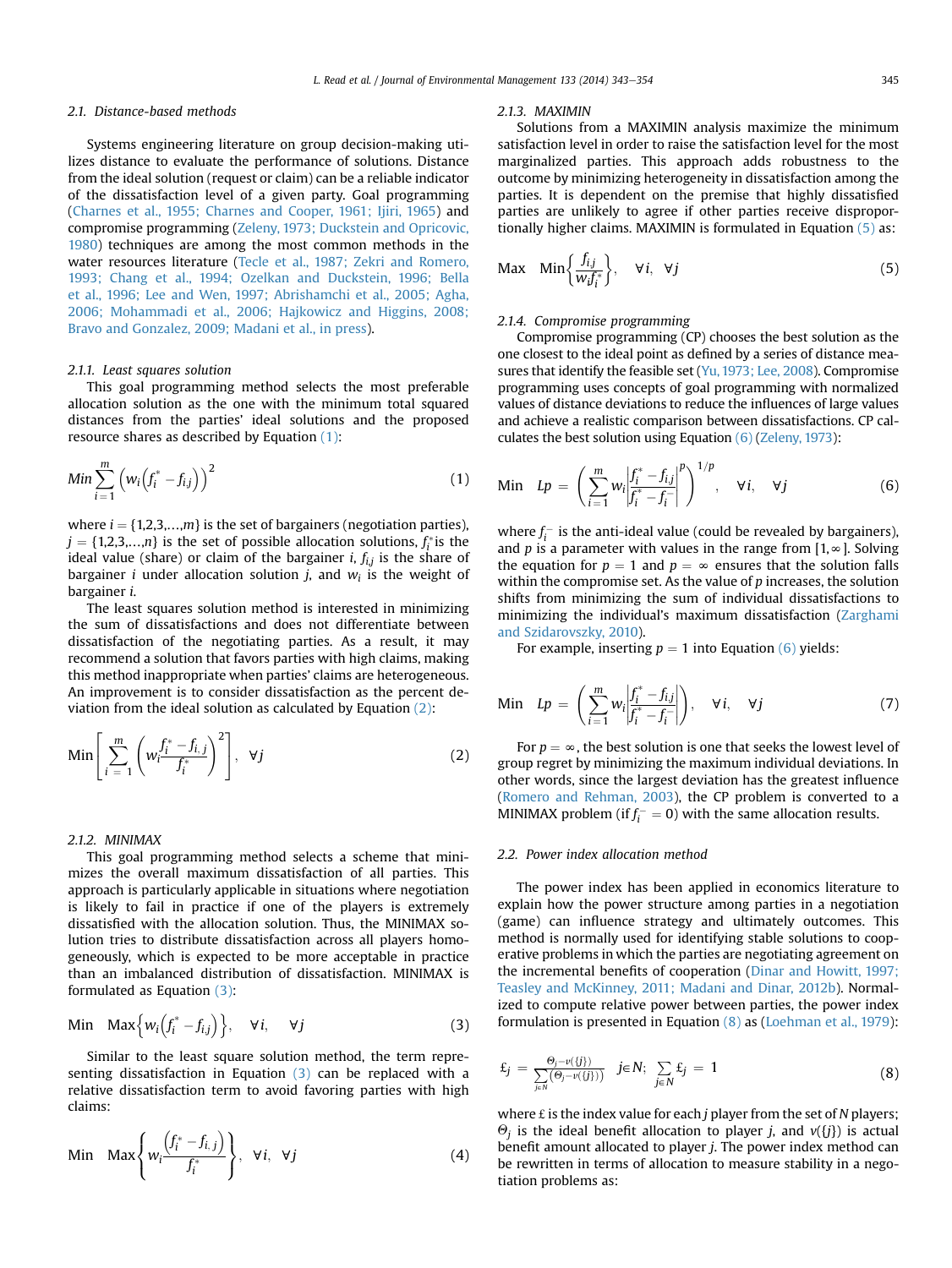<span id="page-3-0"></span>

Fig. 1. An overview map of the Caspian Sea with surrounding countries.

$$
\alpha_i = \frac{w_i(f_i^* - f_{i,j})}{\sum_{i=0}^m w_i(f_i^* - f_{i,j})}, \quad \forall i, \forall j
$$
\n(9)

such that:

$$
\sum_{i=0}^{m} \alpha_i = 1 \tag{10}
$$

$$
0 \le f_{i,j} \le f_i^* \tag{11}
$$

where  $\alpha_i$  is the power index of player *i*. The index compares the gains of a party to the total gains of the group with  $m$  players. The power index method suggests that the most stable and acceptable alternative is one that distributes power most equally between parties [\(Dinar and Howitt, 1997](#page-10-0)). Parties with greater index values signify that they are receiving a higher proportion of gains compared with the rest of the group. The authors propose to measure stability in MC-MDM water allocation problems as the coefficient of variation (CV), calculated across all players for a given alternative, and presented in Equation (12):

$$
CV = \frac{\sigma}{\overline{\alpha}} \tag{12}
$$

where  $\sigma$  is the standard deviation of the set and represents the variability, and  $\overline{\alpha}$  is the mean power index value calculated across m players. Lower values of CV represent solutions with greater stability (feasibility), that have a greater chance of reaching agreement based on the willingness for the negotiators to cooperate.

## 3. Caspian Sea case study

The Caspian Sea is an inland water body of about 370,000  $\text{km}^2$ nestled between five nations (Azerbaijan, Iran, Kazakhstan, Russia, and Turkmenistan) in Northwest Asia (Fig. 1). Governance over marine boundaries within the Caspian Sea have been a source of negotiation and conflict between the littoral states since the collapse of the Soviet Union in 1991 ([Mehdiyoun, 2000; Nichol,](#page-10-0) [2011\)](#page-10-0). Prior to 1991, governance of the Caspian Sea followed two bilateral treaties signed in 1921 and 1940 between Persia (Iran) and Russia, dividing the Sea into two sections and granting freedom of navigation and fishing rights to both countries ([Ascher et al., 2000\)](#page-10-0). After dissolution of the Soviet Union, the newly independent countries asserted claims on territorial oil, gas, and waters, challenging the legitimacy of the existing treaty agreements. As a result, conflicts between the nations arose and have remained unresolved despite continuous negotiations [\(Ivy, 2002](#page-10-0)).

Conflict over marine boundaries of the Caspian Sea carries considerable geo-political clout given the Sea's natural gas and crude oil resources available for production. As the surrounding countries continue to develop their nascent economies, accessing the Sea's natural resources is vital to regional growth. The five states each have different preferences to divide resources from a range of suggested methods for setting boundaries within the Caspian Sea [\(Sheikhmohammady and Madani, 2008a](#page-10-0)). As a result, negotiations have produced several bilateral and trilateral agreements, but fall short of the unanimous agreement needed to institute a binding legal status of the Sea ([Pak and Farajzadeh,](#page-10-0) [2007\)](#page-10-0).

One source of complexity in the Caspian Sea case arises from the number of parties both directly and indirectly involved in the negotiations. Conflict resolution and successful negotiations become increasingly difficult with five nations seeking solutions as compared to other few-party trans-boundary water resource cases. External parties also factor into the Caspian Sea agreement, as large international oil and gas companies have a substantial stake in the outcome, as do the United States, the European Union, and China (Effi[moff, 2000; Przybylski, 2011\)](#page-10-0). Another source of complexity is the unusual physical characteristics of the Caspian Sea, leading experts to debate its proper classification as either a sea or a lake ([Ascher et al., 2000\)](#page-10-0). This designation could dictate the set of potential legal structures for managing Caspian Sea-the world's largest inland water body. Confusion arises since the landlocked nature of the sea suggests that it does not qualify as a sea; however, the 1.2% salinity composition (about one-third the salinity of the ocean) supports adoption of the International Law of Seas ([Barale,](#page-10-0) [2008](#page-10-0)). The on-going lack of consensus on a proper classification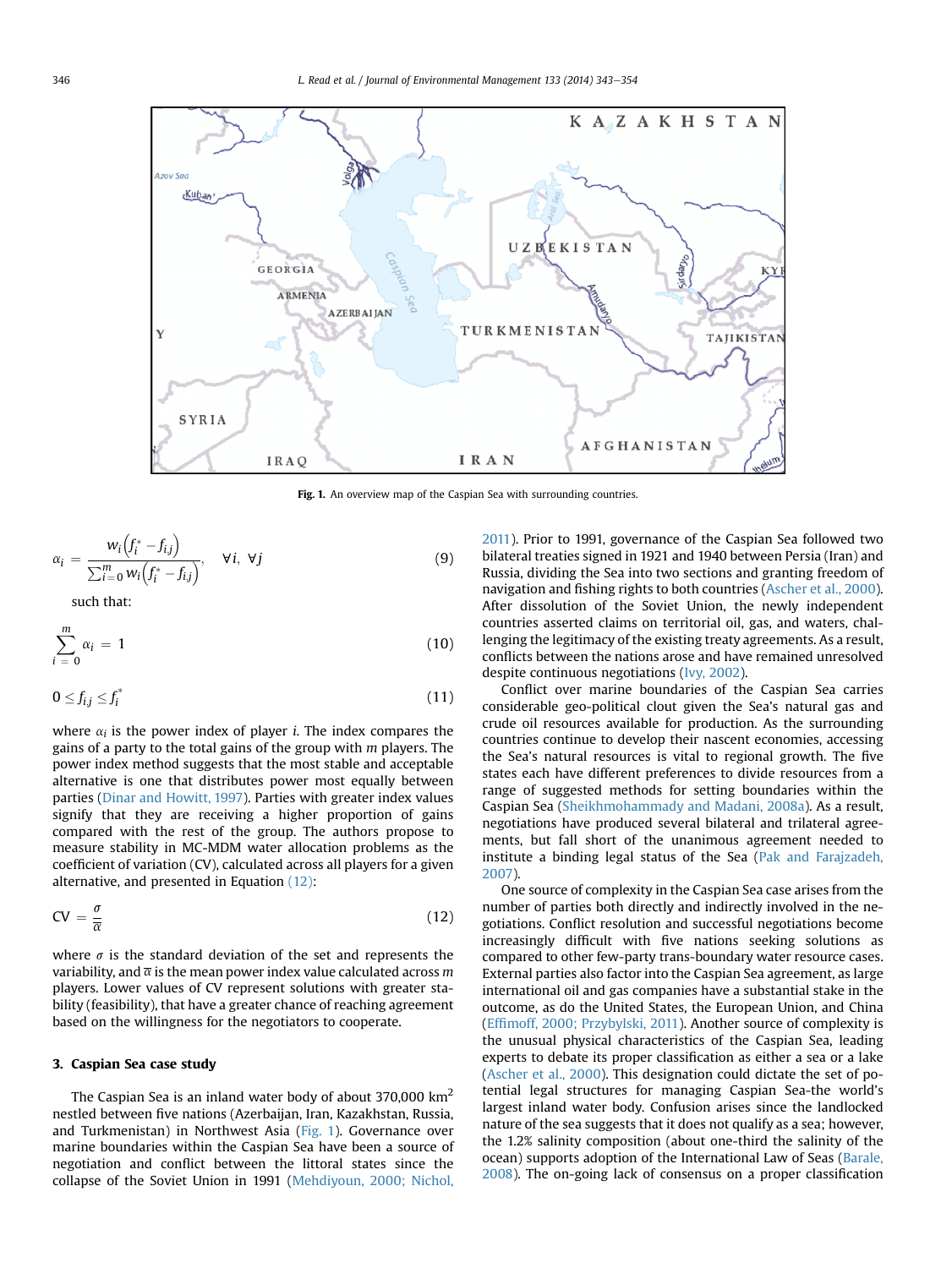<span id="page-4-0"></span>is a symptom of a larger disagreement on whether a body of law exists that is appropriate for the Caspian Sea  $-$  and thus whether the five states can build a customized legal structure for this unique water body [\(Ascher et al., 2000](#page-10-0)).

Several studies have focused on resolving the Caspian Sea conflict through systems engineering and economic methods in recent years. [Sheikhmohammady et al. \(2006\)](#page-10-0) applied the Graph Model for Conflict Resolution (GMCR) to strategically analyze the Caspian Sea conflict using non-cooperative game theory solutions and predict how the Caspian Sea conflict may evolve over time. [Sheikhmohammady and Madani \(2008a\)](#page-10-0) applied social choice rules to find the socially optimal method for dividing the Sea and fallback bargaining methods to predict the most likely outcome of the negotiation. In another study, used multi-criteria decisionmaking methods to find the optimal strategy for governing the Caspian Sea out of the division methods, which have been considered in the negotiations so far. [Sheikhmohammady and](#page-10-0) [Madani \(2008b\)](#page-10-0) developed a model to analyze the asymmetric multilateral negotiations in the conflict and predict the likely outcome of the game. They considered the powers (in terms of economic, political, and military) of the negotiators as determining factors in finding the final resolution of the conflict. [Sheikhmohammady and Madani \(2008c\)](#page-10-0) used bankruptcy methods to suggest new division rules for sharing the Caspian Sea resources. [Madani and Gholizadeh \(2011\)](#page-10-0) and [Imen et al. \(2012\)](#page-10-0) used cooperative game theory methods to develop fair and efficient allocation schemes for sharing the Caspian Sea oil and gas resources. In another study, [Madani et al. \(2014\)](#page-10-0) developed a negotiation support system, i.e., Caspian Sea NSS, which maps the location of the Caspian Sea gas and oil resources to suggest optimal nautical division boundaries under different sharing scenarios. Their results suggest a non-linear relationship between division of the sea surface and seabed and highlight the importance of considering the value of seabed resources in developing a fair legal method for sharing the Sea.

These studies provide valuable insights into the Caspian Sea negotiations; however, they do not consider the stability of the proposed allocation rules in practice. While some allocation solutions may seem fair or optimal from the third party's or social planner's point of view, these solutions may not necessarily be stable if the negotiators find them unfair.

Considering the stability of a solution to an allocation problem is essential to its success in practical application. This work intends to close the gap of previous Caspian Sea resource allocation studies by: (1) applying a range of OR/systems engineering and economics methods to evaluate the optimality and stability of previouslysuggested division rules for the Caspian Sea (discrete solutions), and (2) suggesting a new method for finding a stable solution from a continuous space in allocation problems. This paper demonstrates how a stability analysis can lead to outcomes which differ from systems engineering optimality. Further, the paper discusses reasons why conventional systems engineering methods may not be suitable for stability evaluation in cases of multi-decision-maker problems.

Since 1993, the five littoral states have engaged in negotiations over the most appropriate legal structure for dividing the Caspian Sea's surface and seabed. The following list outlines five main options for division of the Sea, seriously considered by the negotiating parties to date ([Kaliyeva, 2004](#page-10-0)):

- 1) Division based on the United Nations Convention on the Law of the Seas, or the median line principle (Dm);
- 2) Governance based on a Condominium regime (joint sharing)  $$ applicable to both surface and seabed (C);
- 3) Division based on the old Soviet maps (Ds);
- 4) Equal division among all five states (i.e., each party receives 20 percent of the sea and seabed) (De); and
- 5) Division of the seabed based on Dm and division of the sea surface based on C (DC).

[Table 1](#page-5-0) shows the total resource share percentages for each nation according to the proposed division rules and each nation's corresponding ideal alternative.

As shown in [Table 1,](#page-5-0) the five division rules allocate a different percentage of the oil and gas resources to each country, with the total exceeding the known estimated value by 32.6%, thus creating a conflict in need of a negotiated process. While it is then impossible to find a division rule that is considered optimal by all parties, it is feasible to identify rules that are achievable in practice and that share the total dissatisfaction (X%) homogeneously in such a way that parties are willing to cooperate in the negotiation. For example, consider the alternatives described in [Table 1,](#page-5-0) where C may appear to be best overall alternative given that the majority (three out of five) of negotiators rank C as highest. However, selecting the optimal solution based on this philosophy, i.e., social choice plurality rule, may not be stable in practice given the amount of dissatisfaction a party may develop if they are set to receive minority benefits. In this case, Kazakhstan finds C as the worst alternative for sharing resources, and therefore may show great resistance to adopting C in practice, leading to instability and a potential non-agreement. This suggests that qualitative decisionmaking methods which only consider ordinal information for ranking alternatives may produce unstable results for resource allocation problems involving multiple DMs. Analyzing the stability of the solution using cardinal information that quantifies the willingness to cooperate is an additional component that may be considered useful in finding feasible and fair solutions to allocation problems.

#### 4. Discrete evaluation of proposed Caspian Sea division rules

In this section, all players are given equal weights in the negotiation (i.e.,  $w_i = 1$  for all parties). [Table 2](#page-5-0) shows percentages of negotiators' claims received (or met) under the five proposed division rules (left), and presents the ranking of suggested rules with respect to states' preferences (right). A ranking of "1" indicates that the party prefers this solution over the other four proposed because it yields the highest satisfaction rate (greatest resource benefits compared to their original claim).

Comparing the methods, rule C meets 100% of three out of five negotiators' claims (i.e., based on this rule, their achieved shares are equivalent to their claims). This division rule can fully satisfy Azerbaijan, Iran, and Russia, while Turkmenistan and Kazakhstan receive a relatively dissatisfying 70% and 45% of their claims, respectively. Rules Ds, Dm, and DC can completely fulfill Kazakhstan's claim and satisfy 91% of claims from both Azerbaijan and Turkmenistan; however, neither Dm nor DC are practical for Iran and Russia, whose claims are nearly three times their allotted shares under these solutions. Solution De fully satisfies Turkmenistan's claims and at least 70% of every other country except Russia, who receives a low 35%. Finally, rule Ds completely satisfies Kazakhstan and meets 95% of Azerbaijan and Turkmenistan's claims; however, high dissatisfactions for Iran (19% received) and Russia (29% received) are significant and likely prohibiting for reaching agreement.

In order to derive practical implications from these proposed rules and claims, there is a need to identify the ideal and anti-ideal shares for each party in the Caspian Sea conflict case. In this dispute, negotiators are enthusiastic to agree on alternatives that offer the greatest amount of resources (benefits). Therefore, based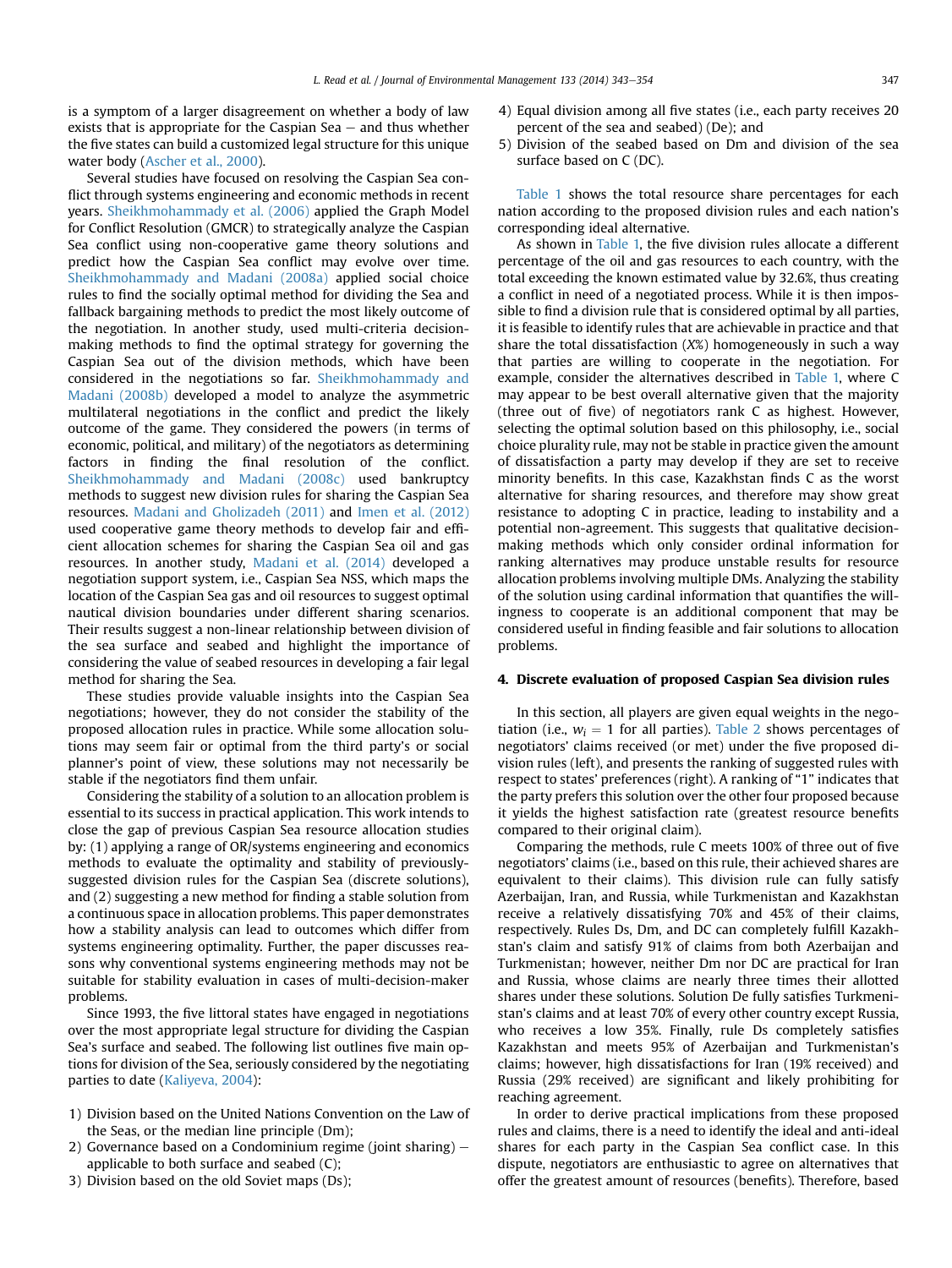#### <span id="page-5-0"></span>Table 1

Share of oil and natural gas resources allocated by country according to the five proposed division rules [\(Madani et al., in press\)](#page-10-0).

|                 | Dm                 |                    | Ds                 | De                 | DC                 |                   |
|-----------------|--------------------|--------------------|--------------------|--------------------|--------------------|-------------------|
| Regional states | Resource share (%) | Resource share (%) | Resource share (%) | Resource share (%) | Resource share (%) | Ideal alternative |
| Azerbaijan      | 18.1               | 20.0               | 19.1               | 17.0               | 18.1               |                   |
| Iran            | 6.1                | 20.0               | 3.9                | 13.7               | 6.1                |                   |
| Kazakhstan      | 44.2               | 20.0               | 44.2               | 33.9               | 44.2               | Ds, Dm, DC        |
| Russia          | 5.8                | 20.0               | 5.8                | 6.9                | 5.8                |                   |
| Turkmenistan    | 25.8               | 20.0               | 27.0               | 28.4               | 25.8               | De                |

#### Table 2

Preferences of states based on five proposed division rules.

| Regional states |     | Percent of claim satisfied |     |     |     |     |   |               | Ranking of division rules |    |
|-----------------|-----|----------------------------|-----|-----|-----|-----|---|---------------|---------------------------|----|
|                 | Dm  |                            | Ds. | De. | DC. | Dm. |   | Ds            | De                        | DC |
| Azerbaijan      | 91  | 100                        | 95  | 85  | 91  | 3   |   |               | 5                         |    |
| Iran            | 30  | 100                        | 19  | 69  | 30  | 3   |   | 5             | 2                         | 3  |
| Kazakhstan      | 100 | 45                         | 100 | 77  | 100 | 1   | 5 | 1             | 4                         |    |
| Russia          | 29  | 100                        | 29  | 35  | 29  | 3   |   | 3             | 2                         | 3  |
| Turkmenistan    | 91  | 70                         | 95  | 100 | 91  | 3   | 5 | $\mathcal{L}$ |                           | κ  |

#### Table 3

Results of least squares solution method for the Caspian Sea case.

| Regional states                | Dm   |      | Ds   | De   | DC.  |
|--------------------------------|------|------|------|------|------|
| Azerbaijan                     | 0.01 | 0.00 | 0.00 | 0.02 | 0.01 |
| Iran                           | 0.48 | 0.00 | 0.65 | 0.10 | 0.48 |
| Kazakhstan                     | 0.00 | 0.30 | 0.00 | 0.05 | 0.00 |
| Russia                         | 0.50 | 0.00 | 0.50 | 0.43 | 0.50 |
| Turkmenistan                   | 0.01 | 0.09 | 0.00 | 0.00 | 0.01 |
| Total relative dissatisfaction | 1.00 | 0.39 | 115  | 0.60 | 1.00 |

on Table 2, negotiators' ideal shares values are assigned as the maximum achievable share under all considered division methods, defined as the following:

 $f_i^* = (f_A^*, f_I^*, f_K^*, f_R^*, f_I^*) = (20\%, 20\%, 44.2\%, 20\%, 28.4\%)$ 

where  $A =$  Azerbaijan; I = Iran; K = Kazakhstan; R = Russia; and  $T =$ Turkmenistan.

For this analysis, the anti-ideal share value  $(f_i^-)$  for each state is<br>receive no allocation of oil and natural gas resources a situation to receive no allocation of oil and natural gas resources, a situation that can occur in the absence of an agreement:

$$
f_{i}^{-} = \left(f_{A}^{-}, f_{I}^{-}, f_{K}^{-}, f_{R}^{-}, f_{T}^{-}\right) = (0, 0, 0, 0, 0)
$$

With these concepts in mind, the five division rules are evaluated using the distance-based and power index methods introduced in Section [2.](#page-1-0) Results presented in this section are derived from equations presented in Section [2,](#page-1-0) where the external negotiator weight,  $w_i$ , is equal (set to one) for all parties.

## 4.1. Discrete distance-based allocation methods

#### 4.1.1. Discrete least squares solution

As previously described, the least squares method minimizes each party's dissatisfaction from ideal shares, using Equation [\(2\)](#page-2-0) to calculate the total sum of deviations without discerning between the benefiting parties. This method uses the square of relative distance for comparison since non-linearity makes this method sensitive to large deviations. Thus, in comparing two solutions with an equal amount of total dissatisfaction, a solution characterized by several small dissatisfactions with a lower maximum dissatisfaction is preferred over one with a wide range mixed with large and small dissatisfactions. Table 3 shows the magnitude of the dissatisfaction from an ideal share for each state from the least squares solution. The solution method with the lowest value is nominated as the legal regime.

By the least squares method, solution C is the best candidate for enacting a legal regime in the Caspian Sea with a relative dissatisfaction value of 0.39. Alternative De is the second most favorable solution (0.60), and Ds is the worst division rule (1.15) by this method.

## 4.1.2. Discrete MINIMAX solution

The MINIMAX method enumerates the maximum deviation of each alternative without considering minor deviations and the distribution of deviations among beneficiaries. [Table 4](#page-6-0) shows the results of applying Equation [\(4\)](#page-2-0) ( $w_i = 1$ ), with solution C as the best choice as it yields the maximum minimal relative deviation of 0.55 with Azerbaijan, Iran, and Russia are completely satisfied; De is next with 0.65, and Ds is most unfavorable with a maximum relative deviation of 0.81.

## 4.1.3. Discrete MAXIMIN solution

The preferred solution for MAXIMIN is one that maximizes the minimum satisfaction to spread dissatisfaction more homogeneously among the parties. [Table 5](#page-6-0) shows results from applying Equation [\(5\)](#page-2-0) ( $w_i = 1$ ), indicating that solution C is the preferred rule with a maximum minimal relative satisfaction of 0.45; the implication of this value is that solution C provides the most dissatisfied party with more satisfaction than the most dissatisfied member under any other division rule. Ds is the least favorable option based on the MAXIMIN method.

## 4.1.4. Discrete compromise programming solution

When applying Equation [\(7\)](#page-2-0) ( $w_i = 1$ ) for CP with  $p = 1$  and predefined anti-ideal shares (f<sub>i</sub>) equal to zero, results identify division rule C as the most preferred solution and Ds as the worst solution ([Table 6\)](#page-6-0). Applying Equation [\(6\)](#page-2-0) for CP with  $p = \infty$  and  $f_{i}^{-} = 0$  gives the same results as MINIMAX ([Table 4](#page-6-0)). Consequently,  $f_{i}$  and  $f$  is most favorable compromise solution for the feasible set of rule C is most favorable compromise solution for the feasible set of CP solutions.

## 4.2. Discrete power index allocation solution

According to the power index method (Equations  $(9)$ – $(12)$  $(12)$ ), rule De is the most stable allocation rule for the Caspian Sea case as it has the lowest coefficient of variation ([Table 7](#page-6-0)), indicating that power is more evenly distributed among the parties and there is a greater willingness to cooperate compared to other solutions. This suggests that under solution De parties are most likely to remain in the negotiation and seek agreement rather than leave prematurely. This suggests that De is more stable than a polarized solution where parties are either highly satisfied or dissatisfied, which is congruent with the stipulations of De, yielding an equal share to all parties. Alternatively, solution C has the highest CV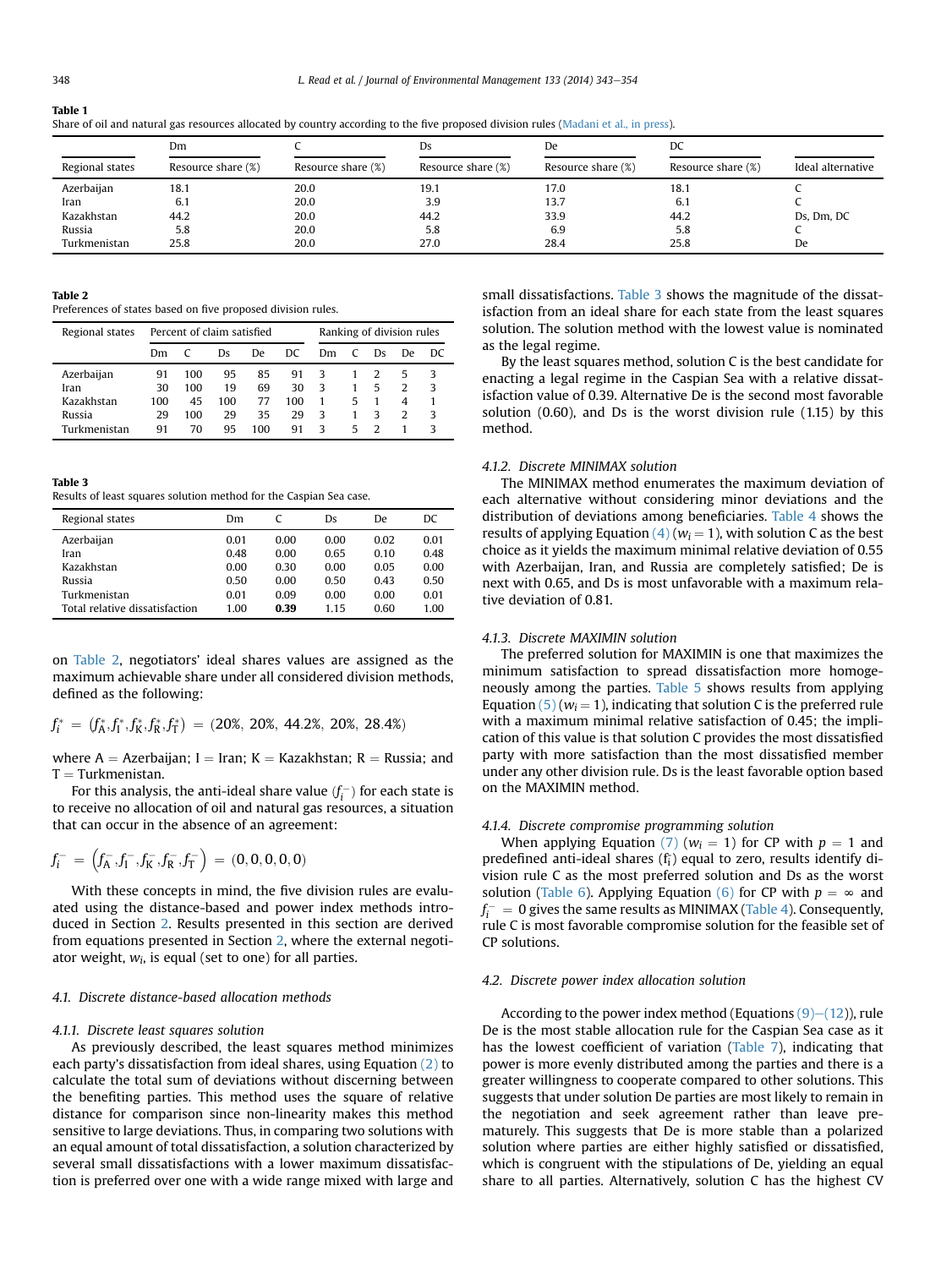## <span id="page-6-0"></span>Table 4

| Results of MINIMAX application for the Caspian Sea case. |  |  |  |
|----------------------------------------------------------|--|--|--|
|----------------------------------------------------------|--|--|--|

| Regional states                  | Dm.  |      | Ds.  | De   | DC.  |
|----------------------------------|------|------|------|------|------|
| Azerbaijan                       | 0.09 | 0.00 | 0.05 | 0.15 | 0.09 |
| Iran                             | 0.70 | 0.00 | 0.81 | 0.31 | 0.70 |
| Kazakhstan                       | 0.00 | 0.55 | 0.00 | 0.23 | 0.00 |
| Russia                           | 0.71 | 0.00 | 0.71 | 0.65 | 0.71 |
| Turkmenistan                     | 0.09 | 0.30 | 0.05 | 0.00 | 0.09 |
| Minimum relative dissatisfaction | 0.71 | 0.55 | 0.81 | 0.65 | 0.71 |
|                                  |      |      |      |      |      |

#### Table 5

Results of application of MAXIMIN method on the Caspian Sea case.

| Regional states               | Dm   |      | Ds.  | De   | DC.  |
|-------------------------------|------|------|------|------|------|
| Azerbaijan                    | 0.91 | 1.00 | 0.95 | 0.85 | 0.91 |
| Iran                          | 0.30 | 1.00 | 0.19 | 0.69 | 0.30 |
| Kazakhstan                    | 1.00 | 0.45 | 1.00 | 0.77 | 1.00 |
| Russia                        | 0.29 | 1.00 | 0.29 | 0.35 | 0.29 |
| Turkmenistan                  | 0.91 | 0.70 | 0.95 | 1.00 | 0.91 |
| Maximum relative satisfaction | 0.29 | 0.45 | 0.19 | 0.35 | 0.29 |
|                               |      |      |      |      |      |

value of 1.61, suggesting that it is the least stable allocation solution relative to the other choices because parties may be less willing to continue the negotiation.

Analysis of existing division rules under the first four distancebased methods (least squares, MINIMAX, MAXIMIN, and CP) leads to selection of rule C, whereas the power index allocation method selects rule De. Rule C can completely satisfy three (Azerbaijan, Iran, and Russia) of the five countries by providing total claims to each of these nations, making them enthusiastic to agree on this solution. Equal division of the Caspian Sea (rule De) is the second most favorable selection, followed by rule DC, which divides the seabed based on Dm and the surface based on C. Division based on the United Nations Convention on the Law of the Seas or the median line (Dm) and division based on the Soviet maps (Ds) are identified as most unfavorable among the five suggested division rules. The distance-based social planner methods described above do not consider the possibility of failure of negotiations when highly dissatisfied parties leave the negotiations. Instead, they focus on the system's optimal solution (social planner's view) rather than analyzing each negotiator's viewpoint. Moreover, such methods implicitly assume that all parties prefer benefits to the system/

#### Table 6

Results of Compromise Programming method ( $p = 1$ ) for the Caspian Sea case.

| Regional states                | Dm   |      | Ds.  | De   | DC.  |
|--------------------------------|------|------|------|------|------|
| Azerbaijan                     | 0.09 | 0.00 | 0.05 | 0.15 | 0.09 |
| Iran                           | 0.70 | 0.00 | 0.81 | 0.31 | 0.70 |
| Kazakhstan                     | 0.00 | 0.55 | 0.00 | 0.23 | 0.00 |
| Russia                         | 0.71 | 0.00 | 0.71 | 0.65 | 0.71 |
| Turkmenistan                   | 0.09 | 0.30 | 0.05 | 0.00 | 0.09 |
| Total relative dissatisfaction | 1.59 | 0.84 | 1.61 | 1.35 | 1.59 |

#### Table 7

Power index results for the Caspian Sea case.

| Regional states          | Dm   | C    | <b>Ds</b> | De.  | DC   |
|--------------------------|------|------|-----------|------|------|
| Azerbaijan               | 0.06 | 0.00 | 0.03      | 0.09 | 0.06 |
| Iran                     | 0.43 | 0.00 | 0.49      | 0.19 | 0.43 |
| Kazakhstan               | 0.00 | 0.74 | 0.00      | 0.31 | 0.00 |
| Russia                   | 0.43 | 0.00 | 0.43      | 0.40 | 0.43 |
| Turkmenistan             | 0.08 | 0.26 | 0.04      | 0.00 | 0.08 |
| Average                  | 0.20 | 0.20 | 0.20      | 0.20 | 0.20 |
| Standard deviation       | 0.21 | 0.32 | 0.24      | 0.16 | 0.21 |
| Coefficient of variation | 1.06 | 1.61 | 1.21      | 0.81 | 1.06 |

group rather than to the individual; however, especially in multinational negotiations, the social optimal solution is not necessarily the best choice in all parties' regards.

Power index analysis suggests that highly unsatisfied parties may change the outcome of the negotiation in ways that have not been previously studied. As suggested in this work, the power index is an approach that quantifies the likelihood of negotiators to engage in the cooperative process; and, consequently finds a solution that maximizes stability by equally distributing the willingness to cooperate, or power of the beneficiaries to affect (leave) the negotiation. According to the results of Section [4](#page-4-0) for the Caspian Sea, the socially optimal solution is also the least stable solution.

## 5. Resource allocation in a continuous domain

So far this work has reviewed and applied four distance methods and the power index to select the best allocation solution among pre-defined discrete alternatives for dividing the Caspian Sea. While the methods introduced earlier are helpful in selecting the best solution when predefined alternative solutions exist, in many cases the alternative solutions are unknown and it is necessary for resource managers or stakeholders to identify the best solution out of undefined possible solutions in a continuous domain. This section focuses on reviewing and introducing methods for selecting an allocation solution from a continuous space. This perspective is most practical for water resource managers who must consider schemes for allocating benefits or resources to different stakeholders.

For the purposes of this study, all optimization models have a similar framework: a selected distance-based or power-based is method is formulated as the objective function and subject to two general constraints. The basic formulation of optimization models applied in this section is shown in Equation  $(13)$ :

Minimize 
$$
F(f_i)
$$
 (13)

Subject to:

$$
0 \le f_i \le f_i^* \tag{14}
$$

$$
\sum_{i=0}^{m} f_i = E \tag{15}
$$

where  $F(f_i)$  is the objective function determined based on each allocation method introduced in this section,  $f_i$  is a decision variable representing the allocation of each negotiator, and  $E$  is the total resource value to share.

The first constraint (Eq.  $(14)$ ) is the margin of each party's share, limited by its claim amount. This prevents solutions from impractically allocating shares that exceed claim amounts, as this would not be accepted by the group of negotiators. The second constraint  $(Eq. (15))$  sets the total allocation less than or equal to the total resource value. This ensures a solution where the sum of the creditors' shares does not exceed the Caspian Sea resource reserve. These two constraints, along with non-negativity share values constraint, form a feasible set and are applied for each method. Results are presented as a summary in [Table 8,](#page-7-0) comparing the relative satisfaction rates for each country based on each distancebased method.

#### 5.1. Distance-based methods

## 5.1.1. Continuous least squares solution

According to this method, the objective function minimizes the total distance from ideal shares, or minimizes the sum of each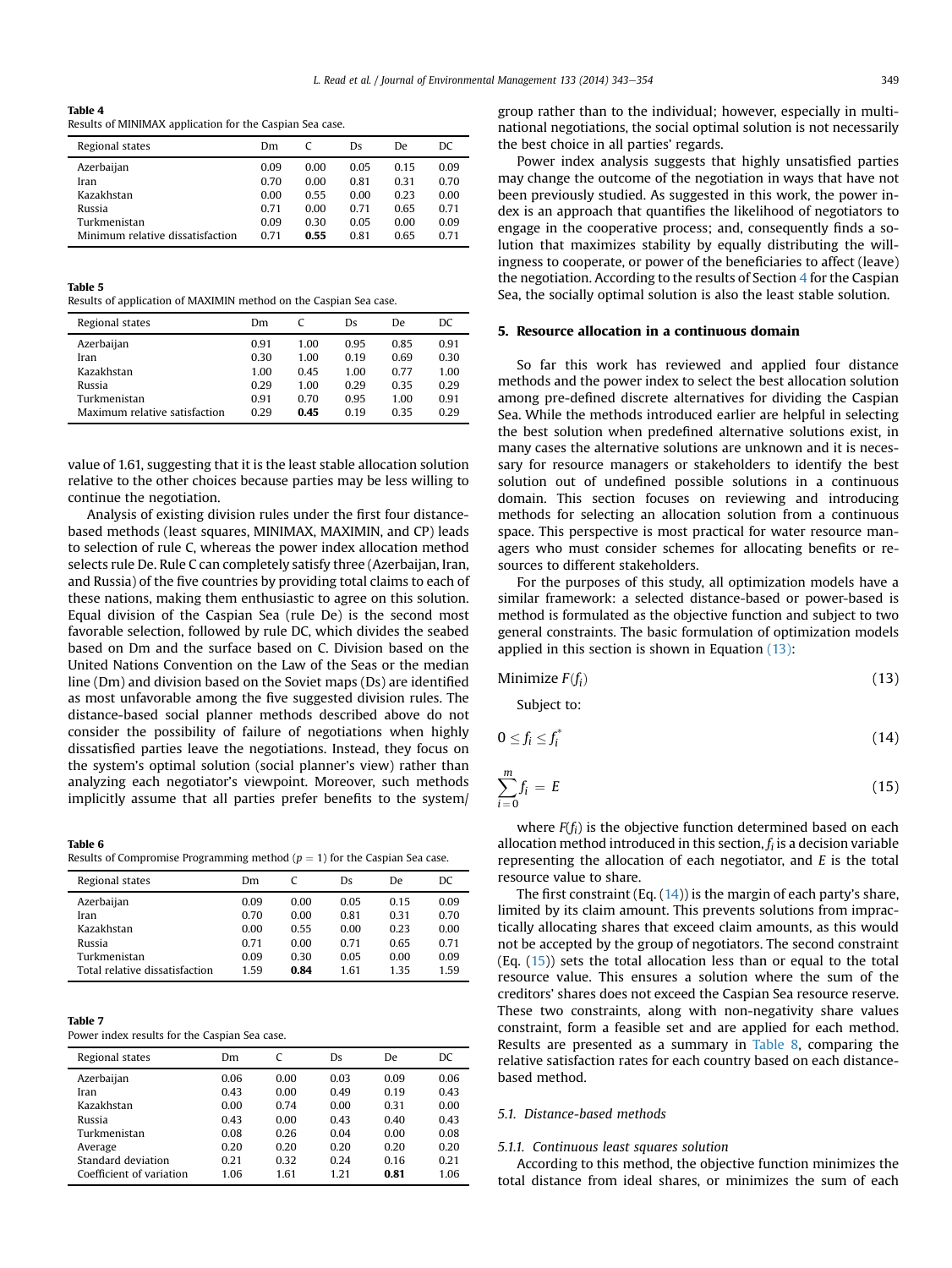<span id="page-7-0"></span>negotiator's relative dissatisfaction. The objective function for this method is taken from Equation ([2](#page-2-0)) by replacing  $f_{i,j}$  with  $f_i$ .

Allocation and relative satisfaction results for the least squares optimization method report an integrated sum of squares deviation of 0.27. This value is an improvement over the result from Section [4.1.1,](#page-5-0) where the discrete least squares analysis yielded a minimum total dissatisfaction of 0.39 ([Table 3](#page-5-0)). According to this allocation, Kazakhstan has the lowest satisfaction rate, receiving 64% of its claim, but also the highest overall resource share percentage. Azerbaijan, Iran, and Russia each receive equal shares since they start with equal claims. These countries receive 84% of their claims with a resource share of 16.7% of the total. Overall, the satisfaction levels are relatively high (>50%) and spread relatively evenly across all negotiators under this method.

#### 5.1.2. Continuous MINIMAX solution

The objective function for the MINIMAX goal programming is taken from Equation [\(4\)](#page-2-0) by replacing  $f_{i,j}$  with  $f_i$ .

The MINIMAX method minimizes the maximum possible dissatisfaction by reducing the maximum dissatisfaction until values converge on a single dissatisfaction for all parties. This results in all negotiators receiving equal percentage satisfactions  $-$  in this case 75% satisfaction (or 25% dissatisfaction). This allocation scheme distributes the dissatisfaction equally among negotiators, a solution that may appeal to cases seeking homogenous deviations. This solution may serve as a starting point for discussion, as it assumes all parties have equal power in the negotiation and thus receive the same percentage of their claims.

#### 5.1.3. Continuous MAXIMIN solution

Optimal allocation based on MAXIMIN follows the opposite logic from the MINIMAX method. In this case, the overall minimum satisfaction increases until a single value of satisfaction has converged for all parties. The objective function for the MAXIMIN method is taken from Equation ([5](#page-2-0)) by replacing  $f_{i,j}$  with  $f_i$ .

As with MINIMAX, all parties receive an equal percentage share of resources, in this case 75% satisfaction and 25% dissatisfaction, resulting in the same allocation scheme as MINIMAX shown in Table 8.

## 5.1.4. Continuous compromise programming solution

Section [2.1.4](#page-2-0) discusses the rationale behind the CP method, where an allocation is selected based on finding an ideal point over a range of distances that comprise a feasible set (setting  $p$ ). In this section, a continuous CP solution is solved for  $p = 1$  as the lower bound of the compromise solution set by Equation [\(7](#page-2-0)) after replacing  $f_{i,j}$  with  $f_i$ .

The CP ( $p = 1$ ) results indicate that four of the five parties are 100% satisfied, but Kazakhstan is only 26% satisfied and left with the lowest relative resource share. While this scheme may be desirable for the majority of parties, it is unlikely that Kazakhstan will agree unless additional incentives are provided. Solving CP with  $p = \infty$  as the upper bound to the compromise set yields the same allocation results as MINIMAX (where  $f_i^-=0$ ).

## 5.2. Continuous power index solution

Given the earlier discussion regarding the limitations of distance-based methods in addressing MC-MDM problems, an allocation method for continuous solutions based on the power index is developed. The power index allocation method is proposed as an additional metric that calculates how each division rule satisfies the individual compared to the group, since socially-optimal decisions do not account for the individualistic tendencies of players to maximize their own position and minimize losses. The

#### Table 8

Summary of optimal resource allocations of the Caspian Sea for distance-based methods.

| Regional<br>states | Least squares | <b>MINIMAX</b> | <b>MAXIMIN</b><br>satisfaction (%) satisfaction (%) satisfaction (%) programming | Compromise<br>$(p = 1)$<br>satisfaction (%) |
|--------------------|---------------|----------------|----------------------------------------------------------------------------------|---------------------------------------------|
| Azerbaijan         | 84            | 75             | 75                                                                               | 100                                         |
| Iran               | 84            | 75             | 75                                                                               | 100                                         |
| Kazakhstan         | 64            | 75             | 75                                                                               | 26                                          |
| Russia             | 84            | 75             | 75                                                                               | 100                                         |
| Turkmenistan 77    |               | 75             | 75                                                                               | 100                                         |

#### Table 9

Optimal resource allocation of the Caspian Sea based on the power index.

| Regional states | Relative satisfaction (%) | Resource share (%) |
|-----------------|---------------------------|--------------------|
| Azerbaijan      | 67                        | 13.5               |
| Iran            | 67                        | 13.5               |
| Kazakhstan      | 85                        | 37.6               |
| Russia          | 67                        | 13.5               |
| Turkmenistan    | 77                        | 21.9               |

proposed allocation optimization model minimizes the coefficient of variation (CV), thereby distributing the power to affect the negotiation, or willingness to cooperate, to all parties. Solutions from this method are expected to be more stable in practice because they strive to identify allocations that are acceptable enough for all parties to remain and cooperate in the negotiation. This application of the power index method for allocating benefits in MC-MDM problems has not been made so as the authors are aware, and the objective function formulation of the model based on the power index allocation method is given in Equation  $(16)$ :

## Minimize CV (16)

Subject to: Eq. [9](#page-3-0)  $(f_{i,j}$  must be replaced with  $f_i$ ), Eq. [10](#page-3-0), Eq. [12,](#page-3-0) Eqs. [14](#page-6-0) and [15.](#page-6-0)

Table 9 shows the results for the power index allocation method in a continuous domain. In order to force the CV to a minimum (at zero), the resource distribution has a mean alpha (power index) value equal to 20%, indicating that each party receives an equal proportion of their resource claim compared with the group. Because the power index allocation method minimizes the variation of resource distribution across all parties, the results have a greater impact on states with lower claims such as Azerbaijan (loses about 32% of its claim), while less of an impact on states with greater claims like Kazakhstan (loses 15% of its claim).

In comparing the power index allocation method to results from the distance based methods, MINIMAX, MAXIMIN, and CP ( $p = \infty$ ) offer an allocation scheme in which the deficit amounts are directly proportional to negotiators' claims. That is, parties with higher claims incurred a greater shortage (loss of benefits) than those with lower claims. This is the social planner's solution, where the results are meant to be fair but not necessarily practical given that parties with higher claims may hold more internal power in affecting an agreement. Results from the least squares analysis and CP ( $p = 1$ ) yield allocation solutions with neither equal deficiency nor equal percentage of claims.

#### 6. Negotiation power

In this section, the Caspian Sea dispute is analyzed using the same selected methodologies from Sections [2](#page-1-0) and [5](#page-6-0), but with the addition of external negotiation powers as a weighting factor in the formulations. Negotiator power is an external parameter calculated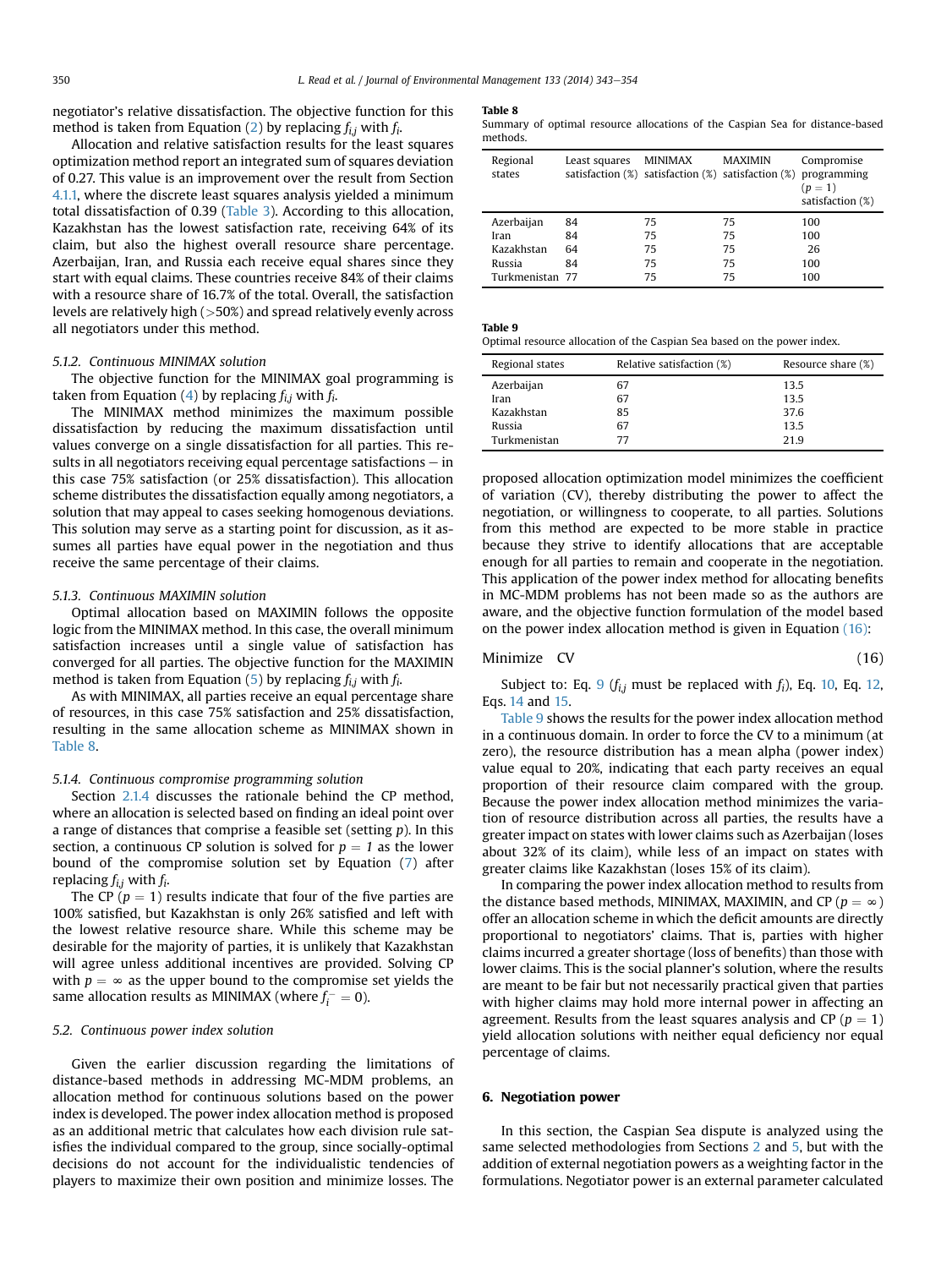Table 10

Criteria and indicators applied by [Sheikhmohammady et al. \(2010\)](#page-10-0) to estimate countries' weights.

| Criteria                                   | Indicator                    |
|--------------------------------------------|------------------------------|
| Economic independence and self sufficiency | GNI/capita                   |
|                                            | Net trade/GDP                |
|                                            | GDP/Claimed Caspian          |
|                                            | Sea oil and natural gas      |
| Military status                            | Yearly military expenditures |
|                                            | Military expenditures/GDP    |
|                                            | Active troops/population     |
|                                            | Nuclear power status         |
| US Support                                 | US Financial support         |
|                                            | US Political support         |
| Political influence and structure          | Political influence          |
|                                            | Democracy level              |

Table 11

| Weight values of negotiators (Sheikhmohammady et al., 2010). |  |  |  |  |
|--------------------------------------------------------------|--|--|--|--|
|--------------------------------------------------------------|--|--|--|--|

| Regional states | Normalized weights |  |  |
|-----------------|--------------------|--|--|
| Azerbaijan      | 0.181              |  |  |
| Iran            | 0.167              |  |  |
| Kazakhstan      | 0.165              |  |  |
| Russia          | 0.367              |  |  |
| Turkmenistan    | 0.120              |  |  |

for each party based on their political, economic, and social status. This power is different than the internal power referred to in the power index allocation method, as the latter is created based on the relative shares and claims within the group. Negotiator powers are important to include when available, as they help create a more realistic negotiation analysis, since parties likely have differing political, economic, and social positions that will influence their actions and decisions.

[Sheikhmohammady et al. \(2010\)](#page-10-0) developed a model to quantify a country's power negotiator weight (or influence capacity) in the Caspian Sea negotiations. Table 10 describes the criteria used in the analysis, which evaluate a country's economic independence and self-sufficiency, military status, relationship with the U.S., and political influence and structure. Each criterion has indicators that help identify whether a country has the capacity to influence the negotiation. For example, the category of political influence and structure considers internal stability and the range of political influence of each country, indicated by the degree of influence and democracy level, which in the long term leads to stability for a country. Refer to [Sheikhmohammady et al. \(2010\)](#page-10-0) for details on calculating the criteria, indicators, and weights for each country via the Data Envelopment Analysis method. This method identified Russia as the most powerful country due to its status as a military power and relatively strong economic influence over the region, while the newly formed and less developed countries like Turkmenistan and Azerbaijan have less power. Results from their weight analysis are normalized (Table 11) and used here to determine how the negotiating parties can influence the Caspian Sea resource allocation.

#### Table 12 Summary of discrete weighted allocations of Caspian Sea for distance-based

methods.

| Method         | Dm   |      | D٢   | De   | DC   | Decision rule |
|----------------|------|------|------|------|------|---------------|
| Least Squares  | 0.52 | 0.25 | 0.54 | 0.43 | 0.52 |               |
| <b>MINIMAX</b> | 0.26 | 0.09 | 0.26 | 0.05 | 0.26 | De            |
| <b>MAXIMIN</b> | 0.80 | 2.72 | 0.80 | 0.94 | 0.80 |               |
| $CP (p = 1)$   | 0.40 | 0.13 | 0.41 | 0.36 | 040  |               |

#### 6.1. Distance-based methods with negotiator weights

Table 12 summarizes the results of applying each distancebased analysis to the proposed division rules under the weighted case. Rule C is the best method according to a least squares analysis both with and without negotiator weights. This solution satisfies the three most powerful countries, Russia, Azerbaijan, and Iran, with 100% satisfaction. The differences in magnitude between solutions are primarily caused by the greater relative importance placed on countries with higher negotiator weights, i.e., Azerbaijan, Iran, and Russia. Because of this, Russia's dissatisfaction is the driver in the least squares analysis, leading to the selection of rule C as the only one that satisfies Russia within reason. According to the results of MINIMAX, solution De is identified as the best allocation scheme as it fully satisfies the three most powerful parties in the dispute; however, Russia is left with a disproportionately high dissatisfaction level, which may be unstable in resolving the negotiation. Rule C is the second best solution with Dm, Ds and DC as equally the most dissatisfying solutions. The MAXIMIN method selects solution C as the best division rule, again dominated by Russia's position as the most powerful country, and thus satisfying its claim to a higher degree. The CP ( $p = 1$ ) analysis also yields decision rule C as it had without negotiator weights. In summary, results from least squares, MAXIMIN, and CP suggest that negotiator power does not change the allocation outcome under the proposed rules, while MINIMAX selects De, the rule preferred by Kazakhstan.

Table 13 summarizes the continuous allocation satisfactions for each country when negotiator weights are considered. The least squares analysis allocates a lower claim percentage of resources to those with higher claims (Kazakhstan) and to those with lower power (Turkmenistan). Meanwhile, Russia (the most powerful nation) receives 97% of its claim with the lowest dissatisfaction compared with others. According to MINIMAX, Russia's highest relative power earns it 89% of its claim, while Turkmenistan with the lowest relative power receives 66% of its claim. The MAXIMIN method fully satisfies Kazakhstan and Russia, the countries with the highest claim value, and the most powerful in negotiation, respectively. The remaining parties receive percentages of benefits in line with their relative power status. The CP ( $p = 1$ ) solution has the same result as without consideration of negotiator weights and satisfies the claims of all countries except Kazakhstan, who is highly dissatisfied.

Negotiator powers did not change the final selection choice of any of methods except MINIMAX, but affected the order of secondary choices in MAXIMIN and CP ( $p = \infty$ ) analyses. In the continuous cases, negotiator powers impacted the amounts of negotiators' shares. Minimum shares of Azerbaijan, Russia, and Kazakhstan increased as compared with cases where negotiator power values were not considered, especially for Russia whose shares increased by 3.4%. The minimum shares for Iran and Turkmenistan were reduced, most notably for Turkmenistan,

Table 13

Optimal weighted resource allocation of the Caspian Sea using distance based methods in a continuos domain.

| Regional<br>states | Least squares | <b>MINIMAX</b> | <b>MAXIMIN</b><br>satisfaction $(\%)$ satisfaction $(\%)$ satisfaction $(\%)$ | Compromise<br>programming<br>$(p = 1)$<br>satisfaction (%) |
|--------------------|---------------|----------------|-------------------------------------------------------------------------------|------------------------------------------------------------|
| Azerbaijan         | 87            | 77             | 87                                                                            | 100                                                        |
| Iran               | 85            | 75             | 46                                                                            | 100                                                        |
| Kazakhstan         | 66            | 75             | 100                                                                           | 26                                                         |
| Russia             | 97            | 89             | 100                                                                           | 100                                                        |
| Turkmenistan 59    |               | 66             | 33                                                                            | 100                                                        |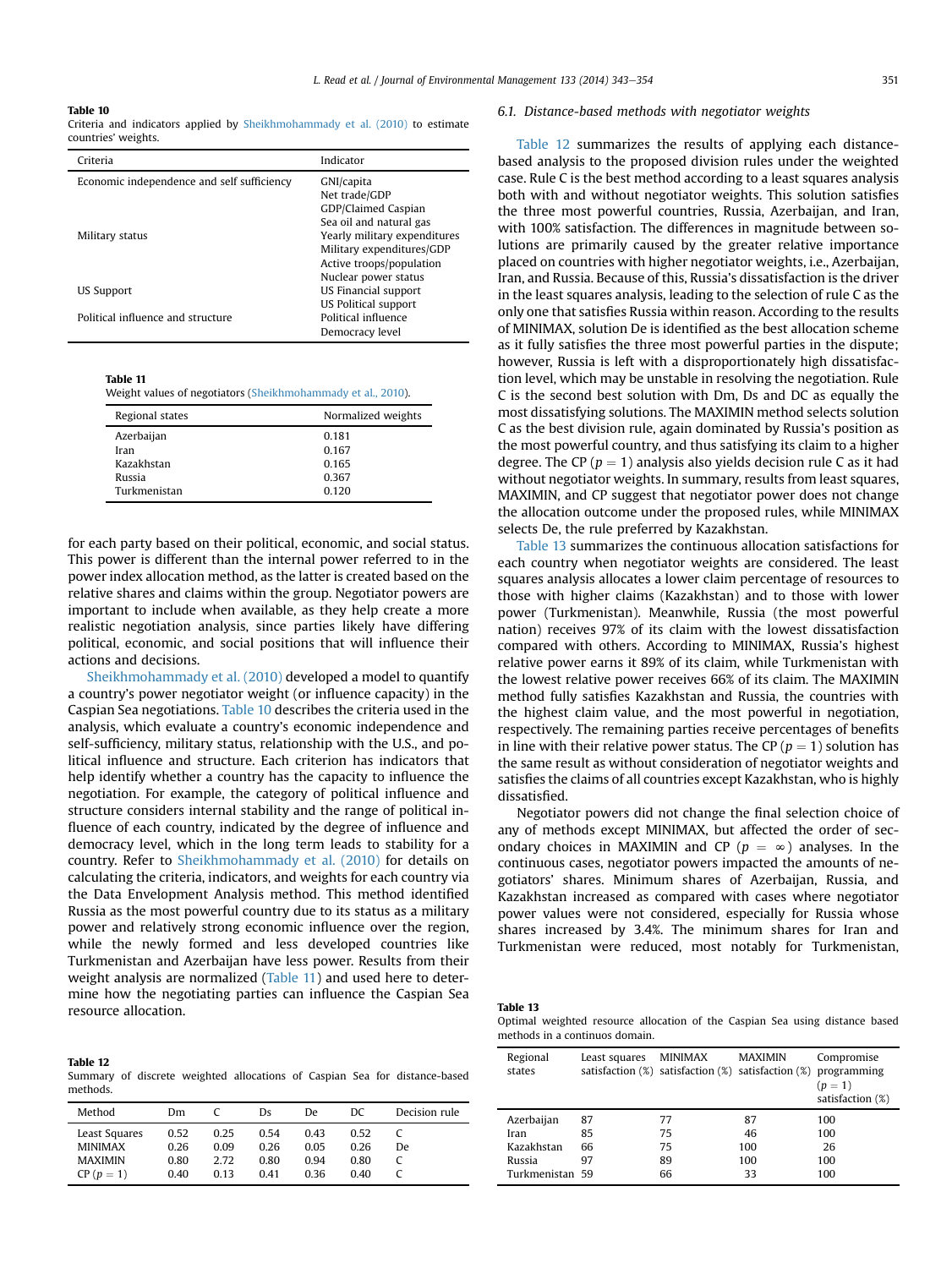whose share declined by over 50 percent as compared to analysis without negotiator power values. Thus, considering negotiator weight values in optimal allocation schemes is effective for expanding shares of more powerful members like Russia, while less powerful members like Turkmenistan experience a reduction in allocation. In comparing results across all methods, each country would likely favor a different distance-based method for dividing resources. This adds justification to using several distance methods for assessing the satisfaction and acceptability of the resource allocation, especially when negotiator weights are included.

## 6.2. Power index allocation method with negotiator weights

Results of the negotiator-weighted power index allocation method for discrete pre-defined rules are shown in Table 14. This method calculates the lowest CV for rule De and therefore selects it as the best solution, while solution C has the highest CV and is thus considered most unfavorable. As previously discussed, this allocation method seeks a solution which strives to distribute internal power equally among negotiators, quantified by the CV. Unlike other methods, results here leave Russia as the most dissatisfied member despite its power status. The power index names solution C as the most unfavorable rule regardless of whether negotiation power weights are included. From this, the power index allocation method is sensitive to external negotiator weights, since the resource allocation values change, but results show no change in the rule order indicating that no better solution exists.

Results from continuous optimal resource allocation based on the power index with negotiator weights are shown in Table 15. Optimality via the power index method allocates Russia 85% of its claim due to its high negotiator weight status, while Azerbaijan and Iran obtain 68% and 66% of their claims, respectively. Kazakhstan receives a higher share (84%) due to its larger claim despite its lower power status. These results suggest that the power index allocation method is sensitive to external negotiator weights and will divide resources differently considering the position of parties entering the negotiation.

## 7. Policy insights

This paper applied selected discrete and continuous methods to the Caspian Sea case to develop and identify proper resource

Table 14

Weighted power index of the proposed division rules.

| Regional states           | Dm   |      | Ds   | De.  | DC   |
|---------------------------|------|------|------|------|------|
| Azerbaijan                | 0.04 | 0.00 | 0.02 | 0.07 | 0.04 |
| Iran                      | 0.28 | 0.00 | 0.33 | 0.13 | 0.28 |
| Kazakhstan                | 0.00 | 0.80 | 0.00 | 0.21 | 0.00 |
| Russia                    | 0.63 | 0.00 | 0.63 | 0.59 | 0.63 |
| Turkmenistan              | 0.04 | 0.20 | 0.02 | 0.00 | 0.04 |
| Average power index value | 0.20 | 0.20 | 0.20 | 0.20 | 0.20 |
| Standard deviation        | 0.27 | 0.35 | 0.28 | 0.23 | 0.27 |
| Coefficient of variation  | 1.34 | 1.73 | 1.39 | 1.17 | 1.34 |

#### Table 15

Optimal resource allocation in a continuos domain based on power index with negotiator weights.

| Regional states | Relative satisfaction (%) | Resource share (%) |
|-----------------|---------------------------|--------------------|
| Azerbaijan      | 68                        | 13.7               |
| Iran            | 66                        | 13.2               |
| Kazakhstan      | 84                        | 37.3               |
| Russia          | 85                        | 16.9               |
| Turkmenistan    | 67                        | 18.9               |

allocation schemes. The discrete analysis evaluated pre-defined alternatives with selected methods, while the continuous analysis solved for optimal allocation schemes. Comparing the results of these two procedures indicates that the suggested discrete division rules ([Table 1](#page-5-0)) offer a distinct set of solutions to direct the negotiation to a unanimous agreement; however, identifying solutions from the continuous domain helps to create additional allocation schemes to bring to the negotiation table. Distance-based methods selected rule C as the best solution regardless of considering negotiator powers, while the power index allocation method identified this as the least desirable solution. Rule De was selected by the power index method as most stable, and thus may be a reasonable starting point for negotiating a unanimous agreement. The findings of this study are consistent with those of [Madani](#page-10-0) [\(2010\)](#page-10-0), suggesting that Pareto-optimal solutions of MC-MDM water resource problems (games) are often different from the equilibria (stable solutions), implying that the social planner's solution does not offer a complete analysis of the complex negotiation dynamics. This paper provides support that optimality may not necessarily be the best single assessor when multiple decisionmakers are present. In practice, bargainers are eager to agree on solutions that produce the greatest utilities, especially in multinational negotiations when the countries' economies may not directly impact one another. Allocation methods like goal programming and compromise programming may only offer one set of possible allocations in solving a dispute since they suggest solutions that may have highly unequal sharing of benefits and significant power disparities between parties. This disparity is unstable and may lead to a negotiation stalemate or inability to reach a unanimous agreement. Therefore, identifying a stable solution, or the one where parties are most willing to negotiate, is an additional assessor that puts priority on maximizing the benefits to the individual compared with the group. The power index allocation method is an alternative that selects a solution which represents the best opportunity for agreement, one with the highest willingness to cooperate among all parties, and thus can be considered applicable for MC-MDM problems as an additional analysis to optimality.

## 8. Conclusions

Systems optimality methods that select the Pareto-optimal decision as the solution may not result in the most stable decision because cooperation (group rationality) is not necessarily a stronger driving force than individual benefits (individual rationality). Stability analysis in water allocation negotiations leads to a different rule selection than optimization, and both are important for assessing possible allocation solutions. Borrowed from the economic literature, the power index allocation method provides a way to quantify the stability of solutions in MC-MDM and offers a unique allocation portfolio from optimality methods as illustrated through analysis in this paper. As discussed, solutions derived from the power index allocation can be more stable than distance-based solutions since the internal power of each negotiator, or their willingness to participate, is distributed across the group. This aids the negotiation process by encouraging agreement and discouraging pursuit of rules that are not acceptable to some parties. The optimal allocation by this method considers two factors: (1) the internal powers of the negotiators based on their claim values which serve as a proxy for likelihood to leave the negotiation; and (2) their external powers in influencing the result  $-$  either in an individualistic or cooperative manner based on ability to support an agreement. In this way, the power index method tries to develop a stable solution to resolve a conflict instead of focusing on system's optimality as the main objective. Seeking the optimal allocation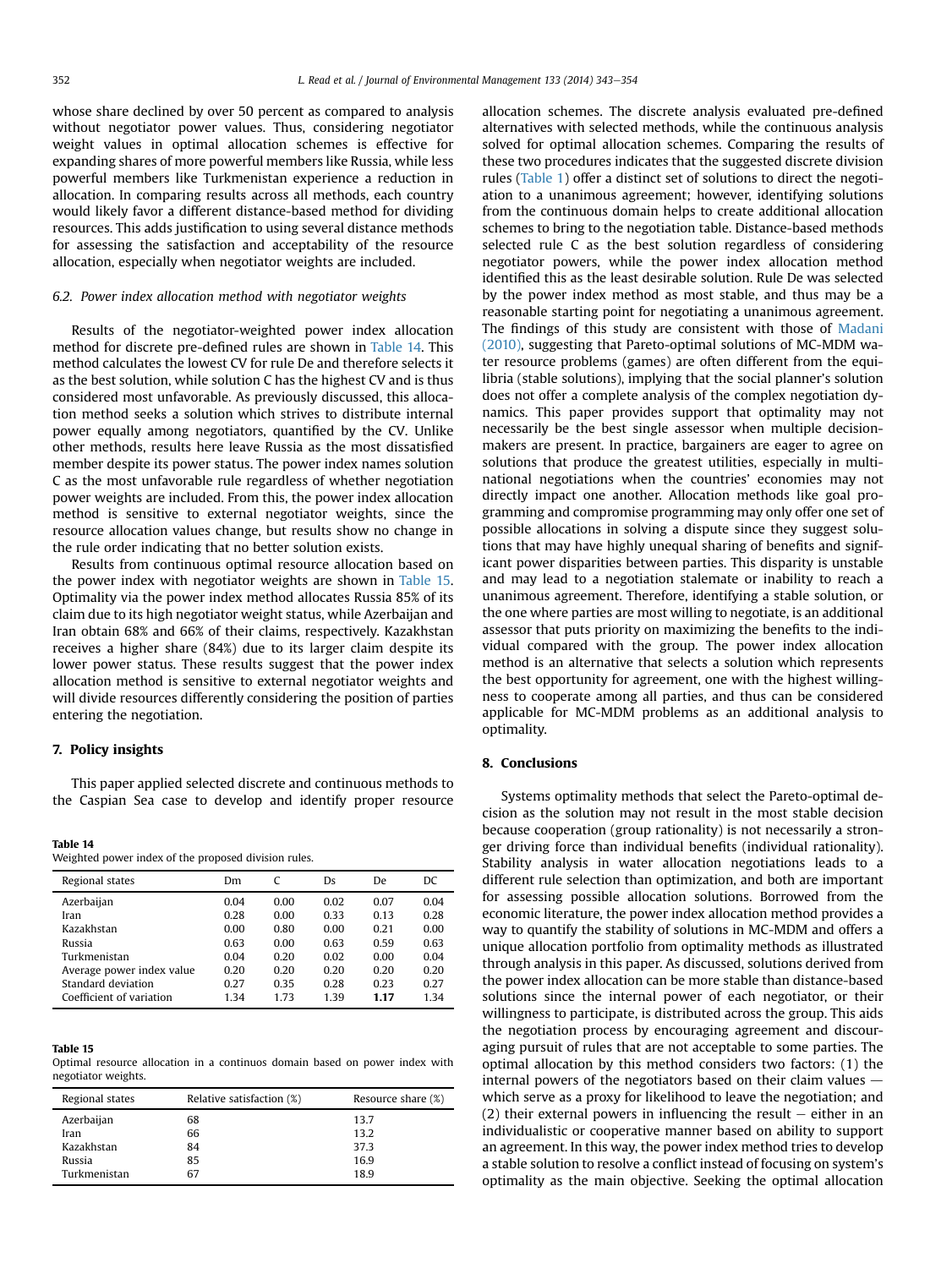<span id="page-10-0"></span>may be a method better suited for MC-SDM analysis, where MC-MDM negotiations may need to consider stability as well, as the influences of parties' inter-relations and power imbalances may significantly impact the allocation decision.

Again while system engineers seek the Pareto-optimal and efficient solutions, game theory suggests that such a solution may not be easily implemented as parties see things differently and are more likely to arrive at an equilibrium that satisfies all parties, even if it is not Pareto-optimal. Thus in cases with MC-MDM allocation problems such as the Caspian Sea, aiming for the inferior stable instead of the unstable socially optimal solution is encouraged to ensure participation and action in negotiations.

## References

- [Abrishamchi, A., Ebrahimian, A., Tajrishi, M., Mariño, M.A., 2005. Case study:](http://refhub.elsevier.com/S0301-4797(13)00741-X/sref1) [application of multicriteria decision making to urban water supply. J. Water](http://refhub.elsevier.com/S0301-4797(13)00741-X/sref1) [Resour. Plann. Manag. 131, 326](http://refhub.elsevier.com/S0301-4797(13)00741-X/sref1)-[335.](http://refhub.elsevier.com/S0301-4797(13)00741-X/sref1)
- [Agha, S.R., 2006. Use of goal programming and integer programming for water](http://refhub.elsevier.com/S0301-4797(13)00741-X/sref2) [quality management](http://refhub.elsevier.com/S0301-4797(13)00741-X/sref2)-[a case study of Gaza Strip. Eur. J. Operat. Res. 174, 1991](http://refhub.elsevier.com/S0301-4797(13)00741-X/sref2)-[1998](http://refhub.elsevier.com/S0301-4797(13)00741-X/sref2).
- [Ascher, W., Mirovitskaia, N.S., Organization, N.A., Division, S.A., 2000. The Caspian](http://refhub.elsevier.com/S0301-4797(13)00741-X/sref4) [Sea: a Quest for Environmental Security. Kluwer Academic Publishers](http://refhub.elsevier.com/S0301-4797(13)00741-X/sref4).
- [Barale, V., 2008. Remote Sensing of the European Seas. Springer.](http://refhub.elsevier.com/S0301-4797(13)00741-X/sref5)
- [Bella, A., Duckstein, L., Szidarovzky, F., 1996. A multicriterion analysis of the water](http://refhub.elsevier.com/S0301-4797(13)00741-X/sref6) allocation confl[ict in the upper Rio Grande Basin. Appl. Math. Comput. 77, 245](http://refhub.elsevier.com/S0301-4797(13)00741-X/sref6)-[265.](http://refhub.elsevier.com/S0301-4797(13)00741-X/sref6)
- [Bourget, L., 2011. Converging Waters: Integrating Collaborative Modeling with](http://refhub.elsevier.com/S0301-4797(13)00741-X/sref7) [Participatory Processes to Make Water Resources Decisions. The Institute for](http://refhub.elsevier.com/S0301-4797(13)00741-X/sref7) [Water Resources, U.S. Army Corps of Engineers, Washington D.C.](http://refhub.elsevier.com/S0301-4797(13)00741-X/sref7)
- [Bravo, M., Gonzalez, I., 2009. Applying stochastic goal programming: a case study](http://refhub.elsevier.com/S0301-4797(13)00741-X/sref9) [on water use planning. Eur. J. Operat. Res. 196, 1123](http://refhub.elsevier.com/S0301-4797(13)00741-X/sref9)-[1129](http://refhub.elsevier.com/S0301-4797(13)00741-X/sref9).
- [Cardenas, J., Ostrom, E., 2004. What do people bring into the game? Experiments in](http://refhub.elsevier.com/S0301-4797(13)00741-X/sref10) the field about cooperation in the commons. Agric. Syst.,  $307-326$ .
- [Chang, N., Wen, C.G., Wu, S.L., 1994. Optimal management of environmental and](http://refhub.elsevier.com/S0301-4797(13)00741-X/sref11) [land resources in a reservoir watershed by multiobjective programming.](http://refhub.elsevier.com/S0301-4797(13)00741-X/sref11) [J. Environ. Manag. 44, 145](http://refhub.elsevier.com/S0301-4797(13)00741-X/sref11)-[161.](http://refhub.elsevier.com/S0301-4797(13)00741-X/sref11)
- [Charnes, A., Cooper, W.W., 1961. Management Models and Industrial Applications of](http://refhub.elsevier.com/S0301-4797(13)00741-X/sref12) [Linear Programming. john Wily and sons, New York](http://refhub.elsevier.com/S0301-4797(13)00741-X/sref12).
- [Charnes, A., Cooper, W.W., Ferguson, R.O., 1955. Optimal estimation of executive](http://refhub.elsevier.com/S0301-4797(13)00741-X/sref13) [compensation by linear programming. Manag. Sci. 1, 138](http://refhub.elsevier.com/S0301-4797(13)00741-X/sref13)-[151.](http://refhub.elsevier.com/S0301-4797(13)00741-X/sref13)
- [Dinar, A., Alemu, S., 2000. The process of negotiation over water disputes: the case](http://refhub.elsevier.com/S0301-4797(13)00741-X/sref14) [of the Nile Basin. Int. Negot., 331](http://refhub.elsevier.com/S0301-4797(13)00741-X/sref14)-[356](http://refhub.elsevier.com/S0301-4797(13)00741-X/sref14).
- [Dinar, A., Howitt, R.E., 1997. Mechanisms for allocation of environmental control](http://refhub.elsevier.com/S0301-4797(13)00741-X/sref15) [cost: empirical tests of acceptability and stability. J. Environ. Manag. 49, 183](http://refhub.elsevier.com/S0301-4797(13)00741-X/sref15)– [203.](http://refhub.elsevier.com/S0301-4797(13)00741-X/sref15)
- [Draper, A.J., Jenkins, M.W., Kirby, K.W., Lund, J.R., Howitt, R.E., 2003. Economic](http://refhub.elsevier.com/S0301-4797(13)00741-X/sref16)[engineering optimization for California water management. J. Water Resour.](http://refhub.elsevier.com/S0301-4797(13)00741-X/sref16) [Plann. Manag. 129 \(3\), 155](http://refhub.elsevier.com/S0301-4797(13)00741-X/sref16)-[164.](http://refhub.elsevier.com/S0301-4797(13)00741-X/sref16)
- [Duckstein, L., Opricovic, S., 1980. Multi objective optimization in river basin](http://refhub.elsevier.com/S0301-4797(13)00741-X/sref17) development. Wate Resour. Res.  $1(16)$ ,  $14-20$ .
- Effi[moff, I., 2000. The oil and gas resource base of the Caspian region. J. Pet. Sci. Eng.](http://refhub.elsevier.com/S0301-4797(13)00741-X/sref18)  $28, 157 - 159$  $28, 157 - 159$
- [Fisher, F., Huber-Lee, A., 2008. WAS-guided cooperation in water: the grand coali](http://refhub.elsevier.com/S0301-4797(13)00741-X/sref20)[tion and sub-coalitions. Environ. Dev. Econ., 89](http://refhub.elsevier.com/S0301-4797(13)00741-X/sref20)–[115](http://refhub.elsevier.com/S0301-4797(13)00741-X/sref20).
- [Gately, D., 1974. Sharing the gains from regional cooperation: a game theoretic](http://refhub.elsevier.com/S0301-4797(13)00741-X/sref22) [application to planning investment in electric power. Int. Econ. Rev., 195](http://refhub.elsevier.com/S0301-4797(13)00741-X/sref22)-[208](http://refhub.elsevier.com/S0301-4797(13)00741-X/sref22).
- [Hajkowicz, S., Collins, K., 2007. A review of multiple criteria analysis for water](http://refhub.elsevier.com/S0301-4797(13)00741-X/sref23) [resource planning and management. Water Resour. Manag., 1553](http://refhub.elsevier.com/S0301-4797(13)00741-X/sref23)e[1566.](http://refhub.elsevier.com/S0301-4797(13)00741-X/sref23) [Hajkowicz, S., Higgins, A., 2008. A comparison of multiple criteria analysi s tech-](http://refhub.elsevier.com/S0301-4797(13)00741-X/sref24)
- [niques for water resource management. Eur. J. Operat. Res. 184, 255](http://refhub.elsevier.com/S0301-4797(13)00741-X/sref24)-[265](http://refhub.elsevier.com/S0301-4797(13)00741-X/sref24).
- [Hardin, G., 1968. The tragedy of the commons. Science, 1243](http://refhub.elsevier.com/S0301-4797(13)00741-X/sref25)-[1248](http://refhub.elsevier.com/S0301-4797(13)00741-X/sref25).
- [Hollinshead, S.P., Lund, J., 2006. Optimization of environmental water purchases](http://refhub.elsevier.com/S0301-4797(13)00741-X/sref26) [with uncertainty. Water Resour. Res. 10.](http://refhub.elsevier.com/S0301-4797(13)00741-X/sref26)
- [Ijiri, Y., 1965. Management goals and accounting for control. North-Holland,](http://refhub.elsevier.com/S0301-4797(13)00741-X/sref27) [Amsterdam.](http://refhub.elsevier.com/S0301-4797(13)00741-X/sref27)
- [Imen, S., Madani, K., Chang, N.B., 2012. Bringing Environmental Bene](http://refhub.elsevier.com/S0301-4797(13)00741-X/sref28)fits into Cas[pian Sea Negotiations for Resources Allocation: Cooperative Game Theory In](http://refhub.elsevier.com/S0301-4797(13)00741-X/sref28)[sights. In: World Environmental and Water Resources Congress. ASCE,](http://refhub.elsevier.com/S0301-4797(13)00741-X/sref28) [Albuquerque](http://refhub.elsevier.com/S0301-4797(13)00741-X/sref28)
- Ivy, A., 2002. International Law and Concerns of the Caspian Sea Region. Retrieved march 18, 2011, from. [http://www.stanford.edu/class/e297a/International Law](http://www.stanford.edu/class/e297a/International%20Law%20and%20Concerns%20of%20the%20Caspian%20Sea%20Region.htm) [and Concerns of the Caspian Sea Region.htm](http://www.stanford.edu/class/e297a/International%20Law%20and%20Concerns%20of%20the%20Caspian%20Sea%20Region.htm).
- [Kaliyeva, D., 2004. The Geopolitical Situation the Caspian Sea. UNISCI Discussion](http://refhub.elsevier.com/S0301-4797(13)00741-X/sref30) [Papers, Kazakhstan Institute for Strategic Studies.](http://refhub.elsevier.com/S0301-4797(13)00741-X/sref30)
- [Lee, C., Wen, C., 1997. Fuzzy goal programming approach for water quality man](http://refhub.elsevier.com/S0301-4797(13)00741-X/sref31)[agement in a river basin. Fuzzy Sets Syst. 89, 181](http://refhub.elsevier.com/S0301-4797(13)00741-X/sref31)-[192.](http://refhub.elsevier.com/S0301-4797(13)00741-X/sref31)
- [Lee, K.Y., 2008. Modern Heuristic Optimization Techniques: Theory and Applica](http://refhub.elsevier.com/S0301-4797(13)00741-X/sref32)[tions to Power Systems. Wiley-IEEE](http://refhub.elsevier.com/S0301-4797(13)00741-X/sref32).
- [Loehman, E., Orlando, J., Tschirhart, J., Winstion, A., 1979. Cost allocation for a](http://refhub.elsevier.com/S0301-4797(13)00741-X/sref33) [regional wastewater treatment system. Water Resour. Res. 15, 193](http://refhub.elsevier.com/S0301-4797(13)00741-X/sref33)-[202.](http://refhub.elsevier.com/S0301-4797(13)00741-X/sref33)
- [Loucks, D.P., van Beek, E., 2005. Water Resources Systems Planning and Manage](http://refhub.elsevier.com/S0301-4797(13)00741-X/sref34)[ment: an Introduction to Methods, Models, and Applications. UNESCO, Delft](http://refhub.elsevier.com/S0301-4797(13)00741-X/sref34).
- [Lubell, M., Schneider, M., Scholz, J.T., Mete, M., 2002. Watershed partnerships and](http://refhub.elsevier.com/S0301-4797(13)00741-X/sref35) [the emergence of collective action institutions. Am. J. Polit. Sci., 146](http://refhub.elsevier.com/S0301-4797(13)00741-X/sref35)-[163](http://refhub.elsevier.com/S0301-4797(13)00741-X/sref35).
- [Lund, J.R., Palmer, R.N., 1997. Water resource system modeling for con](http://refhub.elsevier.com/S0301-4797(13)00741-X/sref36)flict resolu[tion. Water Resour. Update, 70](http://refhub.elsevier.com/S0301-4797(13)00741-X/sref36)-[82](http://refhub.elsevier.com/S0301-4797(13)00741-X/sref36).
- Madani, K., 2010. Game theory and water resources. I. Hydrol. 381 (3-4), 225-[238](http://refhub.elsevier.com/S0301-4797(13)00741-X/sref37). Madani, K., 2013. Modeling International Climate Change Negotiations More Responsibly: Can Highly Simplified Game Theory Models Provide Reliable<br>Policy Insights? Ecol. Econ. 90, 68–76 [http://dx.doi.org/10.1016/](http://dx.doi.org/10.1016/j.ecolecon.2013.02.011) [j.ecolecon.2013.02.011.](http://dx.doi.org/10.1016/j.ecolecon.2013.02.011)
- [Madani, K., Dinar, A., 2013. Exogenous regulatory institutions for sustainable](http://refhub.elsevier.com/S0301-4797(13)00741-X/sref38) [management of common pool resources: application to groundwater. Water](http://refhub.elsevier.com/S0301-4797(13)00741-X/sref38) [Resour. Econ. 2](http://refhub.elsevier.com/S0301-4797(13)00741-X/sref38)-[3, 57](http://refhub.elsevier.com/S0301-4797(13)00741-X/sref38)-[76.](http://refhub.elsevier.com/S0301-4797(13)00741-X/sref38)
- [Madani, K., Dinar, A., 2012a. Non-cooperative institutions for sustainable common](http://refhub.elsevier.com/S0301-4797(13)00741-X/sref39) [Pool resource management: application to groundwater. Ecol. Econ. 74, 34](http://refhub.elsevier.com/S0301-4797(13)00741-X/sref39)-[45](http://refhub.elsevier.com/S0301-4797(13)00741-X/sref39).
- [Madani, K., Dinar, A., 2012b. Cooperative institutions for sustainable common pool](http://refhub.elsevier.com/S0301-4797(13)00741-X/sref40) [resource management: application to groundwater. Water Resour. Res. 48 \(9\),](http://refhub.elsevier.com/S0301-4797(13)00741-X/sref40) [W09553](http://refhub.elsevier.com/S0301-4797(13)00741-X/sref40).
- [Madani, K., Gholizadeh, S., 2011. Game theory insights for the Caspian Sea con](http://refhub.elsevier.com/S0301-4797(13)00741-X/sref41)flict. [In: Proceeding of the 2011 World Environmental & Water Resources Congress.](http://refhub.elsevier.com/S0301-4797(13)00741-X/sref41) [American Society of Civil Engineers, Palm Springs, pp. 2815](http://refhub.elsevier.com/S0301-4797(13)00741-X/sref41)-[2819](http://refhub.elsevier.com/S0301-4797(13)00741-X/sref41).
- [Madani, K., Hipel, K.W., 2011. Non-cooperative stability de](http://refhub.elsevier.com/S0301-4797(13)00741-X/sref43)finitions for strategic<br>[analysis of generic water resources con](http://refhub.elsevier.com/S0301-4797(13)00741-X/sref43)flicts. Water Resour. Manag., 1949–[1977.](http://refhub.elsevier.com/S0301-4797(13)00741-X/sref43)
- [Madani, K., Lund, J.R., 2011. A Monte-Carlo game theoretic approach for multi](http://refhub.elsevier.com/S0301-4797(13)00741-X/sref73)[criteria decision making under uncertainty. Advances in Water Resour. 35 \(5\),](http://refhub.elsevier.com/S0301-4797(13)00741-X/sref73) [607](http://refhub.elsevier.com/S0301-4797(13)00741-X/sref73)-[616](http://refhub.elsevier.com/S0301-4797(13)00741-X/sref73)
- [Madani, K., Lund, J.R., 2012. California](http://refhub.elsevier.com/S0301-4797(13)00741-X/sref44)'s Sacramento-San Joaquin Delta conflict: from [cooperation to Chicken. J. Water Resour. Plann. Manag., 90](http://refhub.elsevier.com/S0301-4797(13)00741-X/sref44)-[99.](http://refhub.elsevier.com/S0301-4797(13)00741-X/sref44)
- [Madani, K., Rouhani, O., Mirchi, A., Gholizadeh, S., 2014. A negotiation support](http://refhub.elsevier.com/S0301-4797(13)00741-X/sref74) [system for resolving an international trans-boundary natural resource con](http://refhub.elsevier.com/S0301-4797(13)00741-X/sref74)flict. [Environ. Model. Software. 51, 240](http://refhub.elsevier.com/S0301-4797(13)00741-X/sref74)-[249](http://refhub.elsevier.com/S0301-4797(13)00741-X/sref74).
- Madani, K., Sheikhmohammady, M., Mokhtari, S., Moradi, M., Xanthopoulos, P., 2013. Social planner's solution for the Caspian Sea conflict. Group Decis. Negot. <http://dx.doi.org/10.1007/s10726-013-9345-7> (in press).
- [Mehdiyoun, K., 2000. Ownership of oil and gas resources in the Caspian sea. Am. J.](http://refhub.elsevier.com/S0301-4797(13)00741-X/sref46) [Int. Law 94, 179](http://refhub.elsevier.com/S0301-4797(13)00741-X/sref46)-[189](http://refhub.elsevier.com/S0301-4797(13)00741-X/sref46).
- [Mohammadi, K., Eslami, H.R., Kahawita, R., 2006. Parameter estimation of an ARMA](http://refhub.elsevier.com/S0301-4797(13)00741-X/sref47) model for river fl[ow forecasting using goal programming. J. Hydrol. 331, 293](http://refhub.elsevier.com/S0301-4797(13)00741-X/sref47)-[299](http://refhub.elsevier.com/S0301-4797(13)00741-X/sref47).
- Nichol, J., 2011. Disputed Drilling Rights in the Caspian Sea. Retrieved march 18, 2011. from library.by: http://library.by/portalus/modules/english\_russia/ [http://library.by/portalus/modules/english\\_russia/](http://library.by/portalus/modules/english_russia/referat_readme.php?subaction=showfull%26id=1188915293%26archive=%26start_from=%26ucat=14%26category=14) [referat\\_readme.php?subaction](http://library.by/portalus/modules/english_russia/referat_readme.php?subaction=showfull%26id=1188915293%26archive=%26start_from=%26ucat=14%26category=14)=[showfull&id](http://library.by/portalus/modules/english_russia/referat_readme.php?subaction=showfull%26id=1188915293%26archive=%26start_from=%26ucat=14%26category=14)=[1188915293&archive](http://library.by/portalus/modules/english_russia/referat_readme.php?subaction=showfull%26id=1188915293%26archive=%26start_from=%26ucat=14%26category=14)=[&start\\_](http://library.by/portalus/modules/english_russia/referat_readme.php?subaction=showfull%26id=1188915293%26archive=%26start_from=%26ucat=14%26category=14) [from](http://library.by/portalus/modules/english_russia/referat_readme.php?subaction=showfull%26id=1188915293%26archive=%26start_from=%26ucat=14%26category=14)=[&ucat](http://library.by/portalus/modules/english_russia/referat_readme.php?subaction=showfull%26id=1188915293%26archive=%26start_from=%26ucat=14%26category=14)=[14&category](http://library.by/portalus/modules/english_russia/referat_readme.php?subaction=showfull%26id=1188915293%26archive=%26start_from=%26ucat=14%26category=14)=[14.](http://library.by/portalus/modules/english_russia/referat_readme.php?subaction=showfull%26id=1188915293%26archive=%26start_from=%26ucat=14%26category=14)
- [Ostrom, E., 1998. A Behavioral Approach to the Rational Choice Theory of Collective](http://refhub.elsevier.com/S0301-4797(13)00741-X/sref49) [Action Presidential Address. American Political Science Association, pp. 1](http://refhub.elsevier.com/S0301-4797(13)00741-X/sref49)-[22](http://refhub.elsevier.com/S0301-4797(13)00741-X/sref49).
- [Ozelkan, E.C., Duckstein, L., 1996. Analyzing water resources alternatives and handling](http://refhub.elsevier.com/S0301-4797(13)00741-X/sref50) [criteria by multi criterion decision techniques. J. Environ. Manag., 69](http://refhub.elsevier.com/S0301-4797(13)00741-X/sref50)-[96](http://refhub.elsevier.com/S0301-4797(13)00741-X/sref50).
- Pak, A., Farajzadeh, M., 2007. Iran'[s integrated coastal management plan: Persian](http://refhub.elsevier.com/S0301-4797(13)00741-X/sref51) [Gulf, Oman Sea, and southern Caspian Sea coastlines. Ocean Coast. Manag. 50,](http://refhub.elsevier.com/S0301-4797(13)00741-X/sref51) [754](http://refhub.elsevier.com/S0301-4797(13)00741-X/sref51)-773
- Przybylski, M., 2011. Occupying-the-caspian-sea. Retrieved march 18, 2011, from alphabet-city. <http://alphabet-city.org/issues/fuel/articles/occupying-the-caspian-sea>.
- [Rogers, P., 1969. A game theory approach to the problems of international river](http://refhub.elsevier.com/S0301-4797(13)00741-X/sref53) [basins. Water Resour. Res., 749](http://refhub.elsevier.com/S0301-4797(13)00741-X/sref53)-[760](http://refhub.elsevier.com/S0301-4797(13)00741-X/sref53).
- [Romero, C., Rehman, T., 2003. Multiple Criteria Analysis for Agricultural Decisions.](http://refhub.elsevier.com/S0301-4797(13)00741-X/sref54) [Elsevier.](http://refhub.elsevier.com/S0301-4797(13)00741-X/sref54)
- [Shapley, L.S., Shubik, M., 1954. A method for evaluating the distribution of power in](http://refhub.elsevier.com/S0301-4797(13)00741-X/sref56) [a committee. Am. Polit. Sci. Rev. 48, 787](http://refhub.elsevier.com/S0301-4797(13)00741-X/sref56)-[792.](http://refhub.elsevier.com/S0301-4797(13)00741-X/sref56)
- [Sheikhmohammady, M., Madani, K., 2008a. A descriptive Model to Analyze](http://refhub.elsevier.com/S0301-4797(13)00741-X/sref57) [Asymmetric Multilateral Negotiations. South Illinois University Carbondale](http://refhub.elsevier.com/S0301-4797(13)00741-X/sref57).
- [Sheikhmohammady, M., Madani, K., 2008b. Bargaining over the Caspian Sea- the](http://refhub.elsevier.com/S0301-4797(13)00741-X/sref58) [Largest Lake on the Earth. World Environmental and Water Resources Congress](http://refhub.elsevier.com/S0301-4797(13)00741-X/sref58) [2008 Ahupua](http://refhub.elsevier.com/S0301-4797(13)00741-X/sref58)'a.
- [Sheikhmohammady, M., Madani, M., 2008c. Sharing a Multi-national Resource](http://refhub.elsevier.com/S0301-4797(13)00741-X/sref59) [through Bankruptcy Procedures. World Environmental and Water Resources](http://refhub.elsevier.com/S0301-4797(13)00741-X/sref59) [Congress 2008 Ahupua](http://refhub.elsevier.com/S0301-4797(13)00741-X/sref59)'a.
- [Sheikhmohammady, M., Hipel, K.W., Kilgour, D.M., 2010. Formal analysis of multi](http://refhub.elsevier.com/S0301-4797(13)00741-X/sref60)[lateral negotiations over the legal status of the Caspian Sea. Group Decis. Negot.](http://refhub.elsevier.com/S0301-4797(13)00741-X/sref60)  $19.149 - 168.$  $19.149 - 168.$
- [Sheikhmohammady, M., Kilgour, D.M., Hipel, K.W., 2006. Negotiations over the](http://refhub.elsevier.com/S0301-4797(13)00741-X/sref61) [Caspian Sea: preliminary graph model analysis. In: Karlsruhe, Seifert C.,](http://refhub.elsevier.com/S0301-4797(13)00741-X/sref61) [Weinhardt, C. \(Eds.\), Proceedings of Group Negotiation, pp. 100](http://refhub.elsevier.com/S0301-4797(13)00741-X/sref61)-[102.](http://refhub.elsevier.com/S0301-4797(13)00741-X/sref61)
- Straffi[n, P.D., Heaney, J.P., 1981. Game theory and the Tennessee Valley Authority.](http://refhub.elsevier.com/S0301-4797(13)00741-X/sref63) [Int. J. Game Theory, 35](http://refhub.elsevier.com/S0301-4797(13)00741-X/sref63)-[43.](http://refhub.elsevier.com/S0301-4797(13)00741-X/sref63)
- [Teasley, R.L., McKinney, D.C., 2011. Calculating the bene](http://refhub.elsevier.com/S0301-4797(13)00741-X/sref64)fits of Transboundary river [basin cooperation: the Syr Darya basin. J. Water Resour. Plann. Manag. 137 \(6\),](http://refhub.elsevier.com/S0301-4797(13)00741-X/sref64) [481](http://refhub.elsevier.com/S0301-4797(13)00741-X/sref64)-[490.](http://refhub.elsevier.com/S0301-4797(13)00741-X/sref64)
- [Tecle, A., Fogel, M., Duckstein, L., 1987. Multicriterion forest watershed resources](http://refhub.elsevier.com/S0301-4797(13)00741-X/sref65) [management. For. Hydrol. Watershed Manag. 167, 617](http://refhub.elsevier.com/S0301-4797(13)00741-X/sref65)-[625.](http://refhub.elsevier.com/S0301-4797(13)00741-X/sref65)
- [Wang, L., Fang, L., Hipel, K.W., 2008. Basin-wide cooperative water resources allo](http://refhub.elsevier.com/S0301-4797(13)00741-X/sref66)[cation. Eur. J. Operat. Res., 798](http://refhub.elsevier.com/S0301-4797(13)00741-X/sref66)-[817.](http://refhub.elsevier.com/S0301-4797(13)00741-X/sref66)
- [Yu, P.-L., 1973. A class of solutions for group decision problems. Manag. Sci., 936](http://refhub.elsevier.com/S0301-4797(13)00741-X/sref67) [946.](http://refhub.elsevier.com/S0301-4797(13)00741-X/sref67)